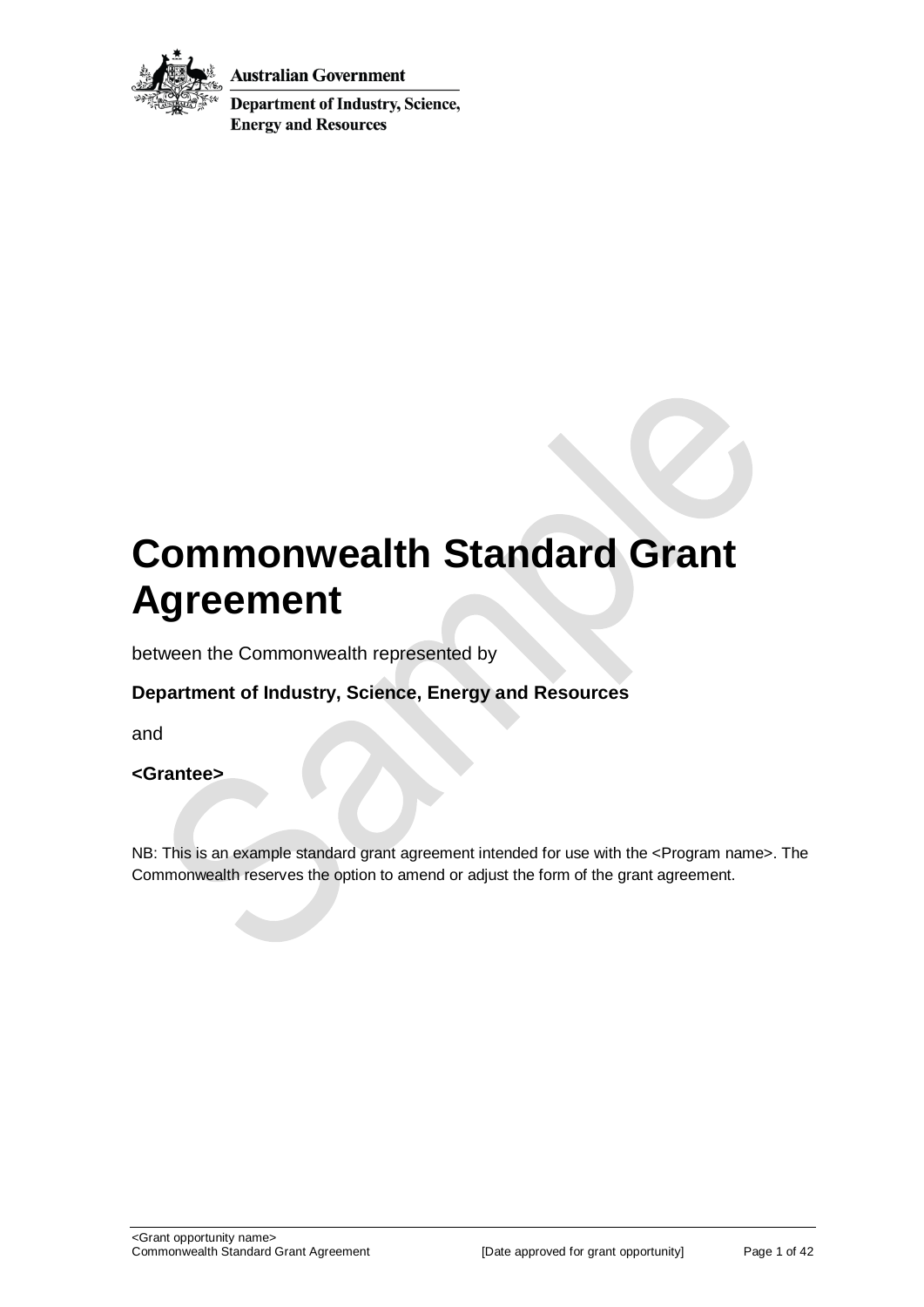## **Contents**

| Α. |  |  |  |
|----|--|--|--|
| B. |  |  |  |
| C. |  |  |  |
| D. |  |  |  |
| Ε. |  |  |  |
| F. |  |  |  |
| G. |  |  |  |
|    |  |  |  |
|    |  |  |  |
|    |  |  |  |
|    |  |  |  |
|    |  |  |  |
|    |  |  |  |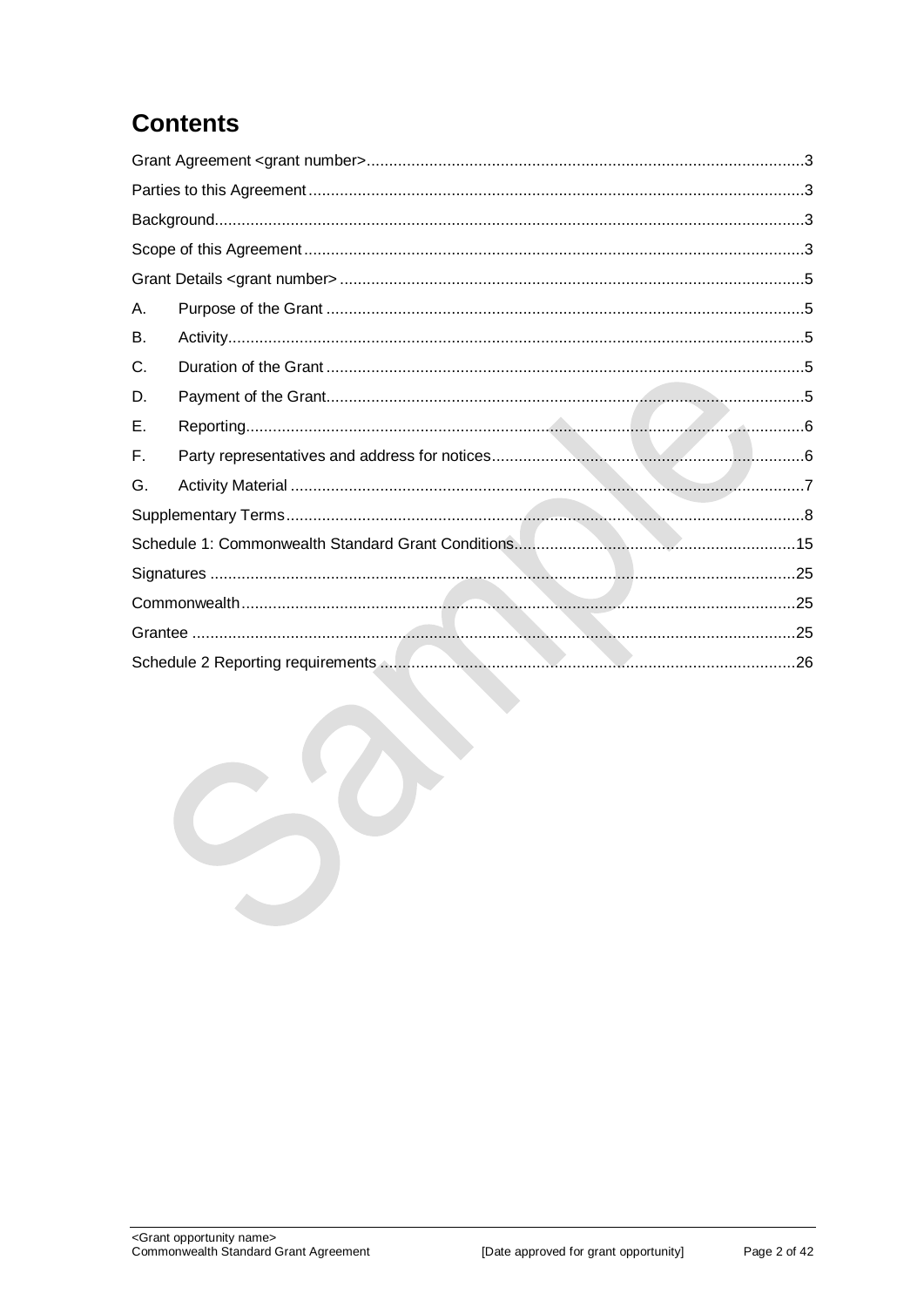## <span id="page-2-0"></span>**Grant Agreement <grant number>**

Once completed, this document, together with the Grant Details and the Commonwealth Standard Grant Conditions (Schedule 1), forms an Agreement between the Commonwealth and the Grantee.

## <span id="page-2-1"></span>Parties to this Agreement

#### The Grantee

| Full legal name of Grantee                                                                  | <entity name=""></entity>                                                                          |
|---------------------------------------------------------------------------------------------|----------------------------------------------------------------------------------------------------|
| Legal entity type (e.g. individual, incorporated<br>association, company, partnership, etc) | <abr entity="" type=""></abr>                                                                      |
| Trading or business name                                                                    | <trading name=""></trading>                                                                        |
| Any relevant licence, registration or provider<br>number                                    | Not applicable                                                                                     |
| Australian Business Number (ABN) or other<br>entity identifiers                             | $<$ ABN $>$                                                                                        |
| Australian Company Number (ACN)                                                             | $<$ ACN $>$                                                                                        |
| Registered for Goods and Services Tax (GST)?                                                | <gst +="" if="" statement="" status=""></gst>                                                      |
| Date from which GST registration was effective?                                             | <gst date="" registered=""></gst>                                                                  |
| Registered office address                                                                   | <abr address="" registered=""><br/><city> <state> <postcode></postcode></state></city></abr>       |
| Relevant business place                                                                     | <business address="" street=""><br/><city> <state> <postcode></postcode></state></city></business> |

#### The Commonwealth

The Commonwealth of Australia represented by the Department of Industry, Science, Energy and Resources of 10 Binara Street CANBERRA ACT 2600 ABN 74 599 608 295

## <span id="page-2-2"></span>**Background**

The Commonwealth has agreed to enter this Agreement under which the Commonwealth will provide the Grantee with a Grant for the purpose of assisting the Grantee to undertake the associated Activity.

The Grantee agrees to use the Grant and undertake the Activity in accordance with this Agreement and the relevant Grant Details.

#### <span id="page-2-3"></span>Scope of this Agreement

This Agreement comprises:

(a) this document;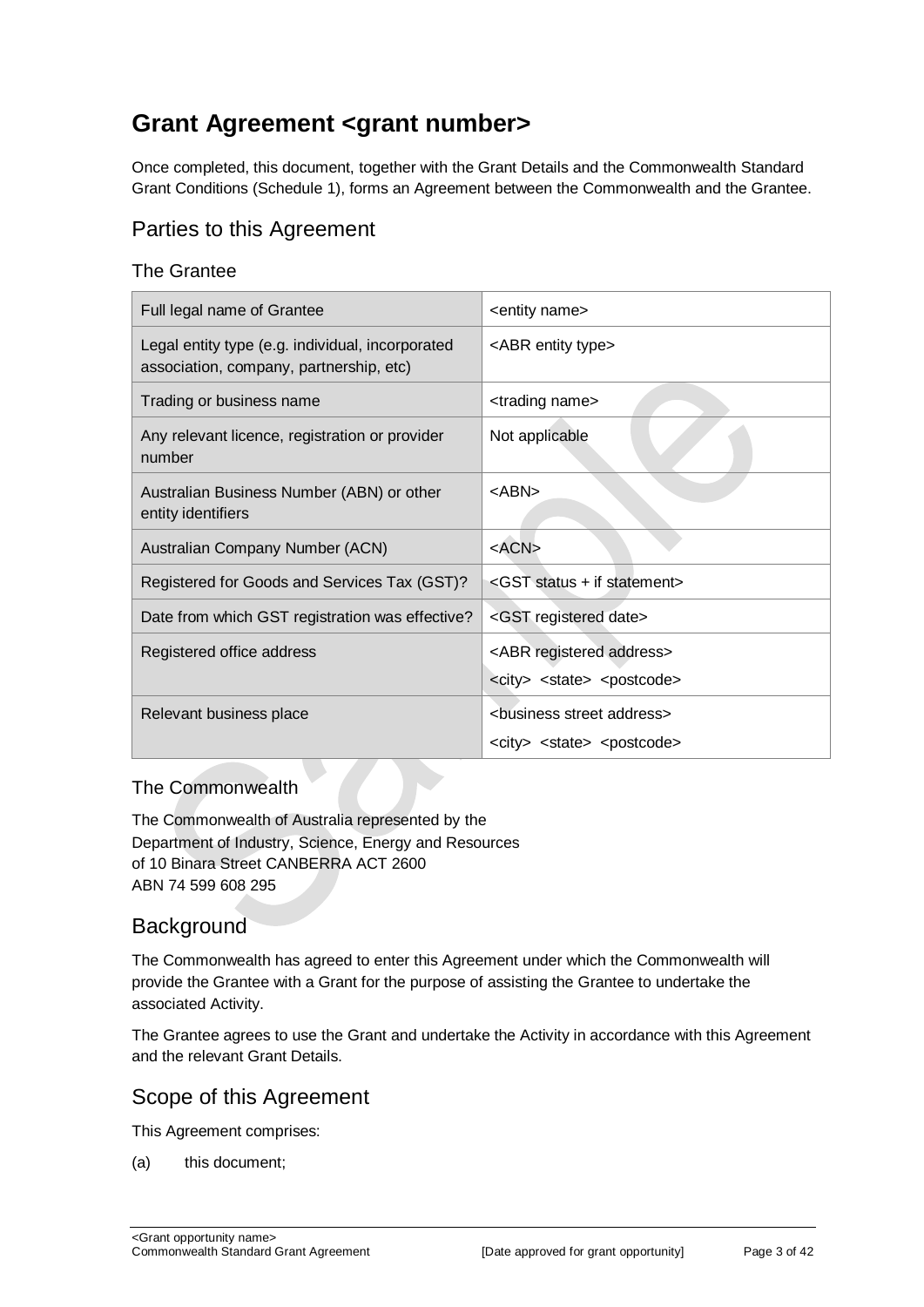- (b) the Supplementary Terms (if any);
- (c) the Standard Grant Conditions (Schedule 1);
- (d) the Grant Details;
- (e) any other document referenced or incorporated in the Grant Details.

If there is any ambiguity or inconsistency between the documents comprising this Agreement in relation to a Grant, the document appearing higher in the list will have precedence to the extent of the ambiguity or inconsistency.

This Agreement represents the Parties' entire agreement in relation to the Grant provided under it and the relevant Activity and supersedes all prior representations, communications, agreements, statements and understandings, whether oral or in writing.

Certain information contained in or provided under this Agreement may be used for public reporting purposes.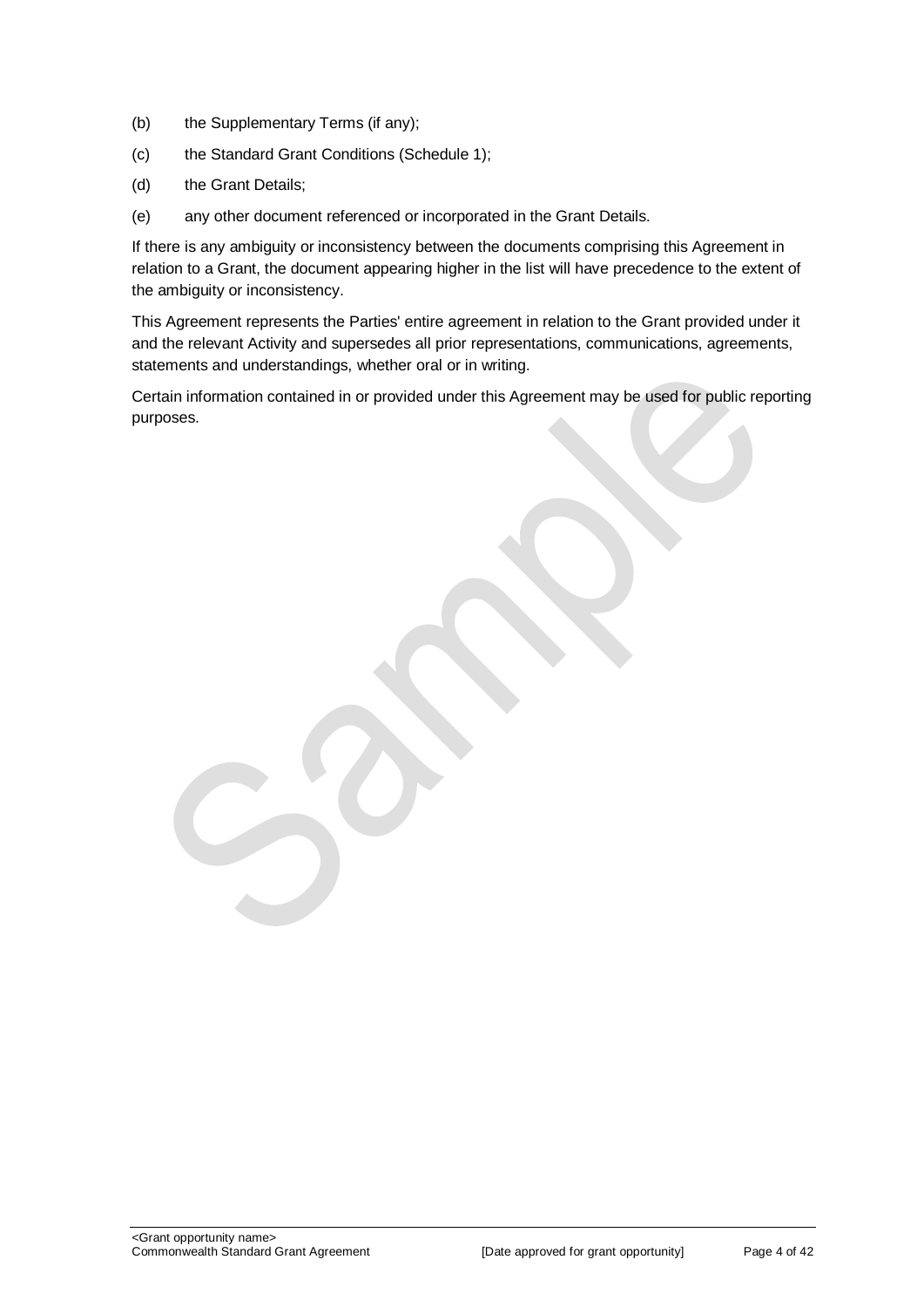## <span id="page-4-0"></span>**Grant Details <grant number>**

## <span id="page-4-1"></span>A. Purpose of the Grant

The Grant is being provided as part of the  $\alpha$  and opportunity name arant opportunity

<Grant opportunity objectives>

<Grant opportunity outcomes>

#### <span id="page-4-2"></span>B. Activity

The Activity is made up of the Grantee's project and all eligible project activities as specified in these Grant Details.

Project title

<project title>

#### Project scope and description

<detailed project description>

Project outcomes

<project outcomes>

In undertaking the Activity, the Grantee must comply with the requirements of the grant opportunity guidelines (as in force at the time of application).

The Grantee must notify the Commonwealth about events relating to the project and provide an opportunity for the Minister or their representative to attend.

## <span id="page-4-3"></span>C. Duration of the Grant

The Activity starts on <project start date> and ends on <project end date>, which is the Activity **Completion Date**.

The Agreement ends on <agreement end date> which is the **Agreement End Date**.

#### Activity Schedule

In undertaking the Activity, the Grantee will meet the following milestones by the due dates.

| Milestone<br>number | Milestone name and description         | Due date                |
|---------------------|----------------------------------------|-------------------------|
| $<$ No $>$          | <milestone name=""></milestone>        | <dd mm="" yyyy=""></dd> |
|                     | <milestone description=""></milestone> |                         |

## <span id="page-4-4"></span>D. Payment of the Grant

The total amount of the Grant is <grant amount> (plus GST if applicable).

The Grant will be provided at up to <grant percentage> per cent of eligible expenditure as defined in the grant opportunity guidelines subject to availability of Program funds.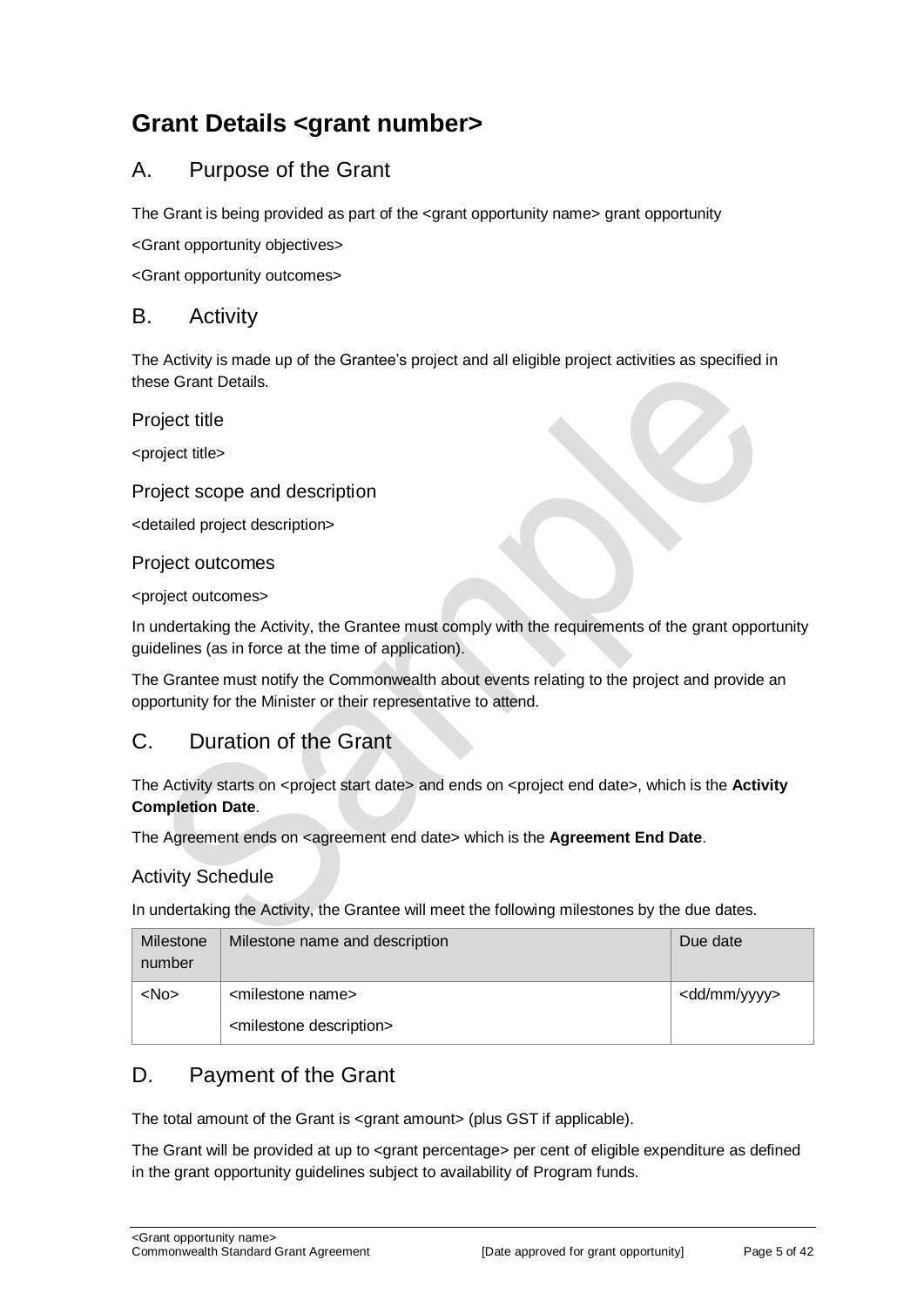The Grant will be paid in accordance with clause [ST2.](#page-7-1)

The Grant will be paid according to the following schedule. Payments are subject to satisfactory progress on the project and compliance by the Grantee with its obligations under this Agreement.

| Payment event                  | Payment amount<br>(GST excl)       | Anticipated payment<br>date |
|--------------------------------|------------------------------------|-----------------------------|
| <payment trigger=""></payment> | <insert amount=""></insert>        | <insert date=""></insert>   |
| <payment trigger=""></payment> | <insert amount=""></insert>        | <insert date=""></insert>   |
| Total                          | <total amount="" grant=""></total> |                             |

#### Invoicing

The Grantee agrees to allow the Commonwealth to issue it with a Recipient Created Tax Invoice (RCTI) for any taxable supplies it makes in relation to the Activity.

### <span id="page-5-0"></span>E. Reporting

The Grantee agrees to provide the following reports to the Commonwealth representative in accordance with the reporting requirements (Schedule 2).

#### <reporting table>

During the Agreement period, the Commonwealth may ask the Grantee for ad-hoc reports on the project. The Grantee must provide these reports in the timeframes notified by the Commonwealth.

## <span id="page-5-1"></span>F. Party representatives and address for notices

#### Grantee's representative and address

| Grantee's representative<br>name | <primary contact="" name=""></primary>     |
|----------------------------------|--------------------------------------------|
| <b>Position</b>                  | <primary contact="" position=""></primary> |
| Address                          | <primary address="" contact=""></primary>  |
| Business hours telephone         | <phone number=""></phone>                  |
| Mobile                           | <mobile phone=""></mobile>                 |
| Email                            | <email address=""></email>                 |

#### Commonwealth representative and address

| Name of representative | $\leq$ CSM name $\geq$  |
|------------------------|-------------------------|
| Position               | <csm position=""></csm> |
| Postal address         | GPO Box 2013            |
|                        | CANBERRA ACT 2601       |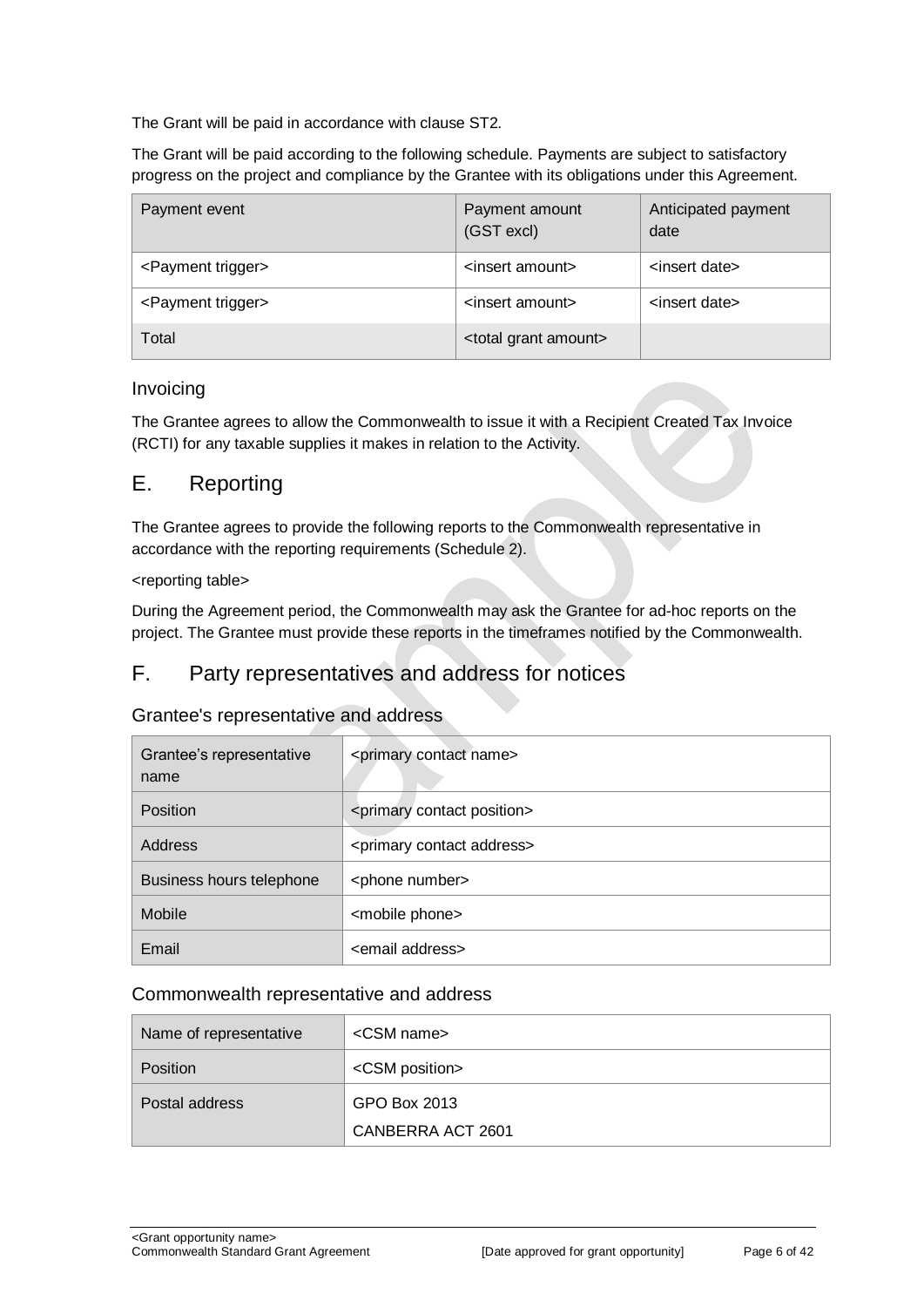| Physical address         | <csm address="" physical=""></csm>      |
|--------------------------|-----------------------------------------|
|                          | If blank                                |
|                          | 10 Binara Street                        |
|                          | CANBERRA ACT 2600                       |
| Business hours telephone | <csm phone=""></csm>                    |
| Email                    | <program address="" email=""></program> |

The Parties' representatives will be responsible for liaison and the day-to-day management of the Grant, as well as accepting and issuing any written notices in relation to the Grant.

## <span id="page-6-0"></span>G. Activity Material

Not applicable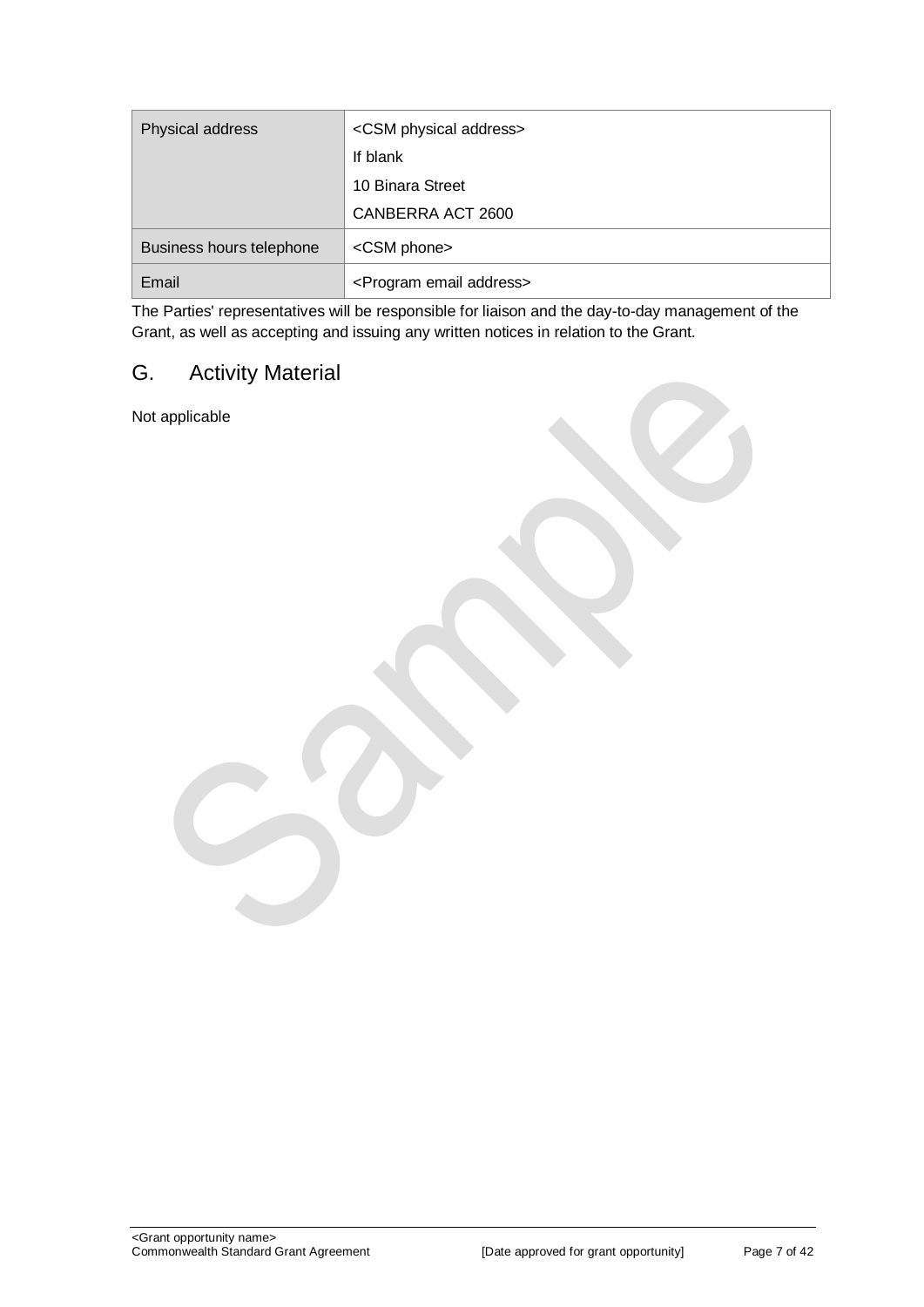## <span id="page-7-0"></span>**Supplementary Terms**

## ST1. Other Contributions

ST1.1 In this Agreement, Other Contributions means the financial or in-kind contributions other than the Grant set out in the following table:

| Contributor                                                                       | Nature of Contribution                                                                                                         | Amount (GST<br>exclusive)                                                        | Timing                                                                      |
|-----------------------------------------------------------------------------------|--------------------------------------------------------------------------------------------------------------------------------|----------------------------------------------------------------------------------|-----------------------------------------------------------------------------|
| Grantee                                                                           | < insert description of contribution,<br>e.g., cash, access to equipment,<br>secondment of personnel etc>                      | \$ <insert amount<="" td=""><td><project date="" end=""></project></td></insert> | <project date="" end=""></project>                                          |
| <name of="" third<br="">party providing<br/>the Other<br/>Contribution&gt;</name> | <insert contribution,<br="" description="" of="">e.g., cash, access to equipment,<br/>secondment of personnel etc&gt;</insert> | \$ <insert amount=""></insert>                                                   | sinsert date or<br>Milestone to which<br>the Other<br>Contribution relates> |
| Total                                                                             |                                                                                                                                | \$ <total other<br="">contributions&gt;</total>                                  |                                                                             |

ST1.2 The Grantee agrees to provide, or to ensure the provision of, the Other Contributions and to use them to undertake the Activity. If the Other Contributions are not provided in accordance with this clause, then the Commonwealth may:

- (a) suspend payment of the Grant until the Other Contributions are provided; or
- (b) terminate this Agreement in accordance with clause 19 of this Agreement.

### <span id="page-7-1"></span>ST2. Activity Budget

ST2.1 In this Agreement, Appropriation means money drawn from the Consolidated Revenue Fund.

ST2.2 The Grantee agrees to use the Grant and any Other Contributions and undertake the Activity consistently with the Activity Budget in the following table:

#### <budget table>

Figures in the above table are GST inclusive amounts less GST credits that can be claimed in relation to the expenditure.

ST2.3 Subject to sufficient appropriation being available, the Grant will be paid up to the Annual Capped Amounts over the financial years specified in the following table.

#### **Annual Capped Amounts**

| Financial year                                     | Annual capped amount (GST excl)       |
|----------------------------------------------------|---------------------------------------|
| <lnsert financial="" year:="" yyyy-yy=""></lnsert> | \$ <amount></amount>                  |
| <lnsert financial="" year:="" yyyy-yy=""></lnsert> | \$ <amount></amount>                  |
| <lnsert financial="" year:="" yyyy-yy=""></lnsert> | \$ <amount></amount>                  |
| <lnsert financial="" year:="" yyyy-yy=""></lnsert> | \$ <amount></amount>                  |
| Total                                              | \$ <total amount="" grant=""></total> |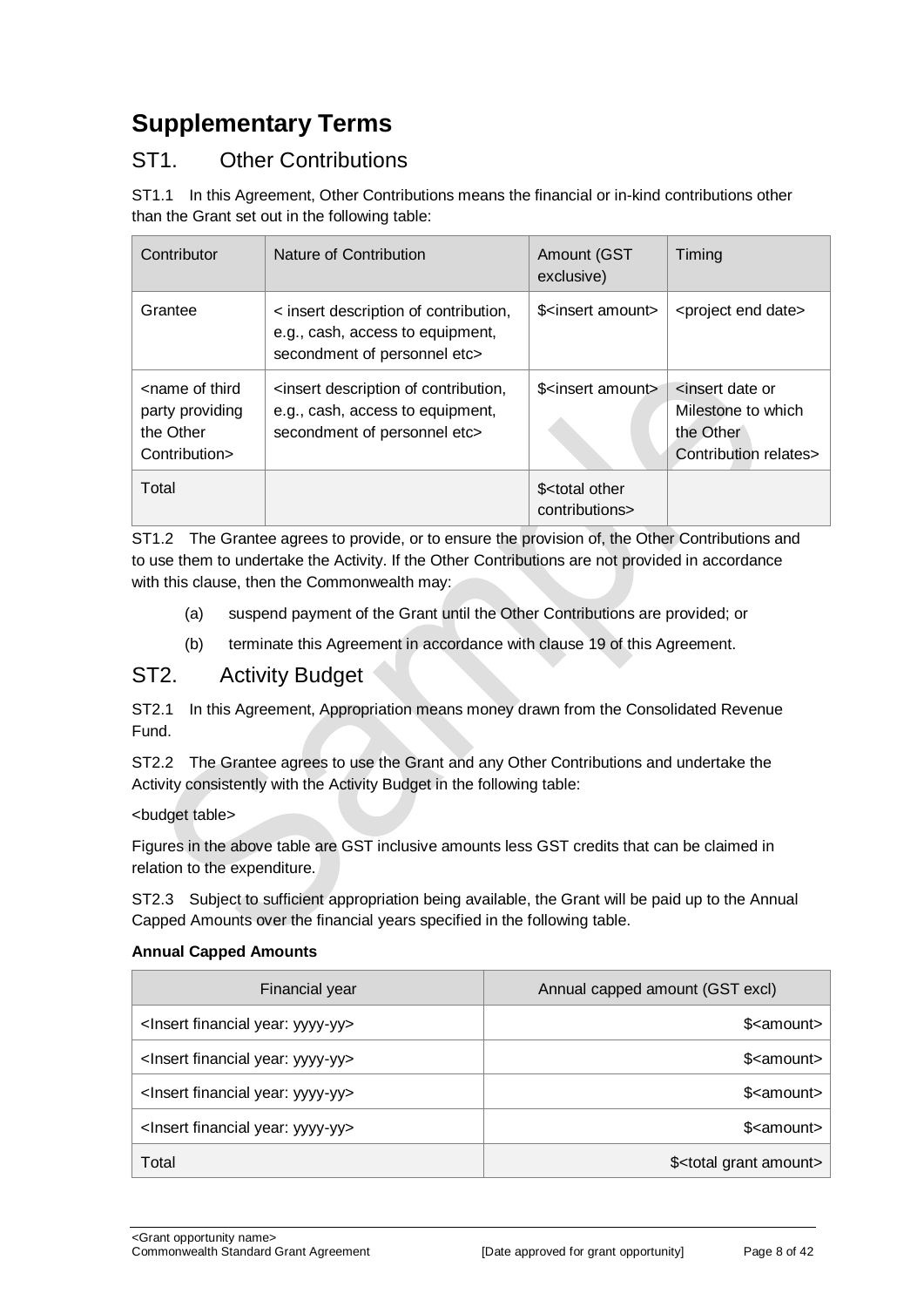ST2.4 The Commonwealth is not required to make a payment if it would result in the amount paid in a financial year exceeding the Annual Capped Amount for that financial year specified in the table under clause ST2.3.

ST2.5 In accordance with the Activity Budget under clause ST2.2, the Annual Capped Amounts may not be exceeded unless the Commonwealth specifically approves an increase of that amount under clause ST2.8.

ST2.6 Subject to this clause, the Grantee may reallocate expenditure in respect of categories of expenditure in the Activity Budget, provided it does not materially change the Activity, any Milestone(s) set out in this Agreement, or cause the Grantee to be in breach of any of its obligations under this Agreement.

ST2.7 The Grantee must give the Commonwealth:

- (a) at any time the Grantee wishes to request a variation to any one or more of the Annual Capped Amounts; or
- (b) if otherwise requested by the Commonwealth,

a revised Activity Budget in a form acceptable to the Commonwealth. The revised Activity Budget must clearly identify any proposed changes, including of any proposed changes to the Annual Capped Amounts, and explain the reasons for the proposed changes.

ST2.8 The Commonwealth may, at its discretion, approve or reject a revised Activity Budget provided under clause ST2.7 and/or any proposed changes to the Annual Capped Amounts. The Commonwealth's approval may be granted subject to conditions.

ST2.9 If a revised Activity Budget and any proposed changes to the Annual Capped Amounts are approved by the Commonwealth, then it will become the Activity Budget and, if relevant, the Annual Capped Amounts will be adjusted accordingly.

## ST3. Intellectual property in Activity Material

Not applicable

## ST4. Access/monitoring/inspection

ST4.1 The Grantee agrees to give the Commonwealth, or any persons authorised in writing by the Commonwealth:

- (a) access to premises where the Activity is being performed and/or where Material relating to the Activity is kept within the time period specified in a Commonwealth notice; and
- (b) permission to inspect and take copies of any Material relevant to the Activity.

ST4.2 The Auditor-General and any Information Officer under the *Australian Information Commissioner Act 2010* (Cth) (including their delegates) are persons authorised for the purposes of clause ST4.1.

ST4.3 This clause ST4 does not detract from the statutory powers of the Auditor-General or an Information Officer (including their delegates).

## ST5. Equipment and Assets

Not applicable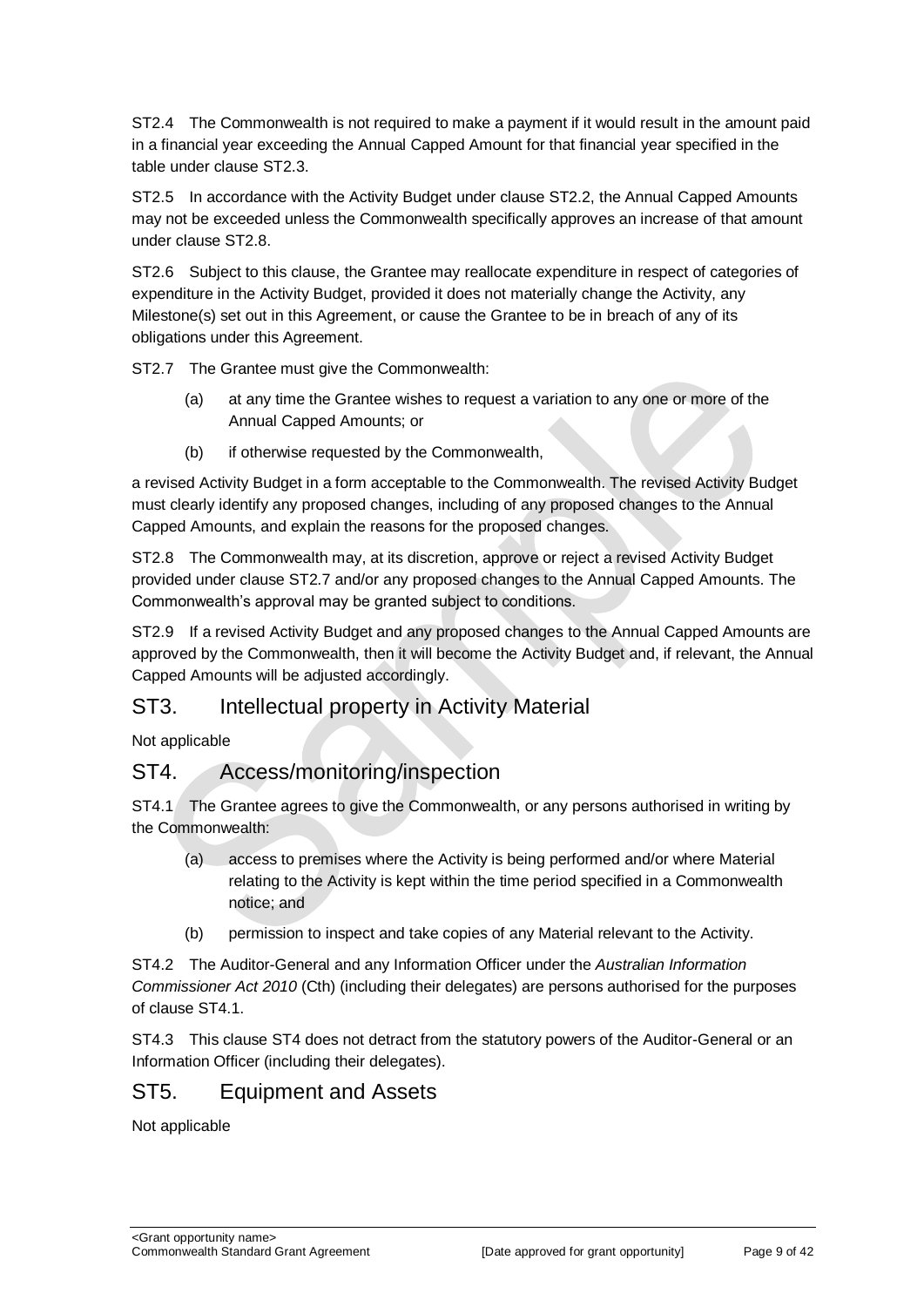## ST6. Specified Personnel

Not applicable

ST7. Relevant qualifications, licences, permits, approvals or skills Not applicable

ST8. Vulnerable Persons

Not applicable

ST9. Child safety

Not applicable

ST10. Commonwealth Material, facilities and assistance

Not applicable

ST11. Jurisdiction

ST11.1 This Agreement is governed by the law of the Australian Capital Territory.

### ST12. Grantee trustee of trust (if applicable)

ST12.1 In this Agreement, **Trust** means the trust specified in the Parties to the Agreement section of this Agreement.

ST12.2 The Grantee warrants that:

- (a) it is the sole trustee of the Trust; and
- (b) it has full and valid power and authority to enter into this Agreement and perform the obligations under it on behalf of the Trust; and
- (c) it has entered into this Agreement for the proper administration of the Trust; and
- (d) all necessary resolutions, consents, approvals and procedures have been obtained or duly satisfied to enter into this Agreement and perform the obligations under it; and
- (e) it has the right to be indemnified out of the assets of the Trust for all liabilities incurred by it under this Agreement.

## ST13. Fraud

ST13.1 In this Agreement, Fraud means dishonestly obtaining a benefit, or causing a loss, by deception or other means, and includes alleged, attempted, suspected or detected fraud.

ST13.2 The Grantee must ensure its personnel and subcontractors do not engage in any Fraud in relation to the Activity.

ST13.3 If the Grantee becomes aware of:

- (a) any Fraud in relation to the performance of the Activity; or
- (b) any other Fraud that has had or may have an effect on the performance of the Activity;

then it must within 5 business days report the matter to the Commonwealth and all appropriate law enforcement and regulatory agencies.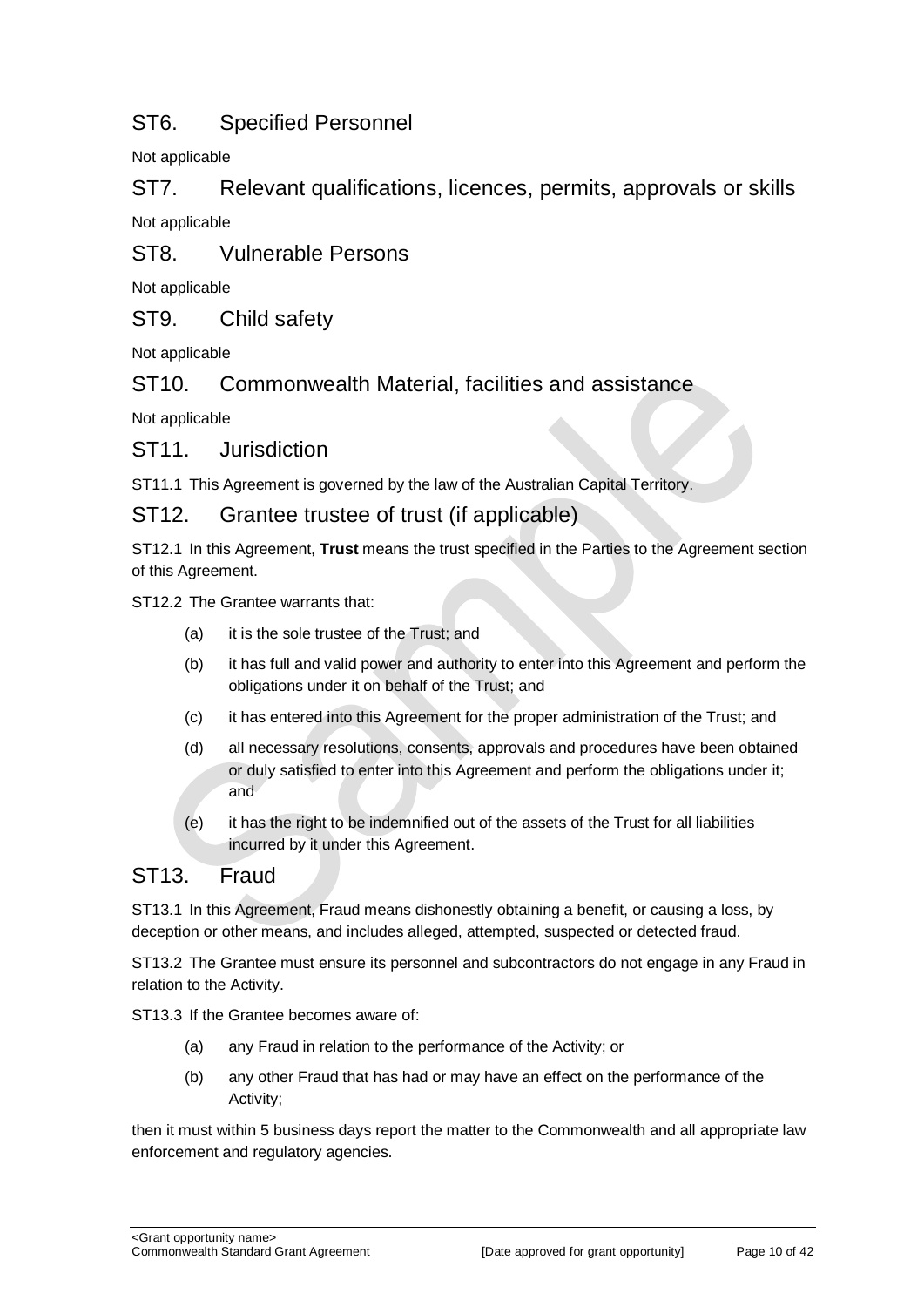ST13.4 The Grantee must, at its own cost, investigate any Fraud referred to in clause ST13.3 in accordance with the Australian Government Investigations Standards available at [www.ag.gov.au.](http://www.ag.gov.au/)

ST13.5 The Commonwealth may, at its discretion, investigate any Fraud in relation to the Activity. The Grantee agrees to co-operate and provide all reasonable assistance at its own cost with any such investigation.

ST13.6 This clause survives the termination or expiry of the Agreement.

## ST14. Prohibited dealings

#### ST14.1 In this Agreement

| <b>Listed</b><br><b>Terrorist</b><br>Organisation                                              | means an organisation listed as a terrorist organisation pursuant to Division 102 of<br>the Criminal Code Act 1995 (Cth). This list is available at:<br>https://www.nationalsecurity.gov.au/Listedterroristorganisations/Pages/default.aspx;                                                                                                              |
|------------------------------------------------------------------------------------------------|-----------------------------------------------------------------------------------------------------------------------------------------------------------------------------------------------------------------------------------------------------------------------------------------------------------------------------------------------------------|
| <b>List</b>                                                                                    | <b>Consolidated</b> means the list of all individuals and entities subject to targeted financial sanctions<br>pursuant to the Charter of the United Nations Act 1945 (Cth) and the Autonomous<br>Sanctions Act 2011 (Cth). This list is available at:<br>https://dfat.gov.au/international-relations/security/sanctions/Pages/consolidated-<br>list.aspx; |
| <b>World Bank</b><br><b>Listing of</b><br>Ineligible<br><b>Firms and</b><br><b>Individuals</b> | means the list of firms and individuals ineligible to be awarded a World Bank-<br>financed contract. This list is available at:<br>https://www.worldbank.org/en/projects-operations/procurement/debarred-firms                                                                                                                                            |

ST14.2 The Grantee agrees to take all reasonable steps to ensure that all individuals or entities involved in carrying out the Activity, including the Grantee itself and its officers, employees, contractors and agents:

- (a) are not directly or indirectly engaged in preparing, planning, assisting in or the doing of a terrorist act;
- (b) are not, and do not become a Listed Terrorist Organisation;
- (c) are not, and do not become listed on the Consolidated List;
- (d) are not, and to do not become listed on the World Bank Listing of Ineligible Firms and Individuals;
- (e) are not owned or controlled by any individual or entity mentioned in the lists referred to in ST14.2 (b) to (d); and
- (f) do not provide direct or indirect support, resources or assets (including any Commonwealth funding) to any individual or entity associated with terrorism or mentioned in the lists referred to in ST14.2 (b) to (d).

ST14.3 The Grantee agrees to inform the Commonwealth immediately if the Grantee discovers that the Grantee itself or any of its officers, employees, contractors or agents or any other individual or entity involved in carrying out the Activity may have contravened this clause ST14.

## ST15. Anti-corruption

ST15.1 In this Agreement:

**Illegal or Corrupt Practice** means directly or indirectly: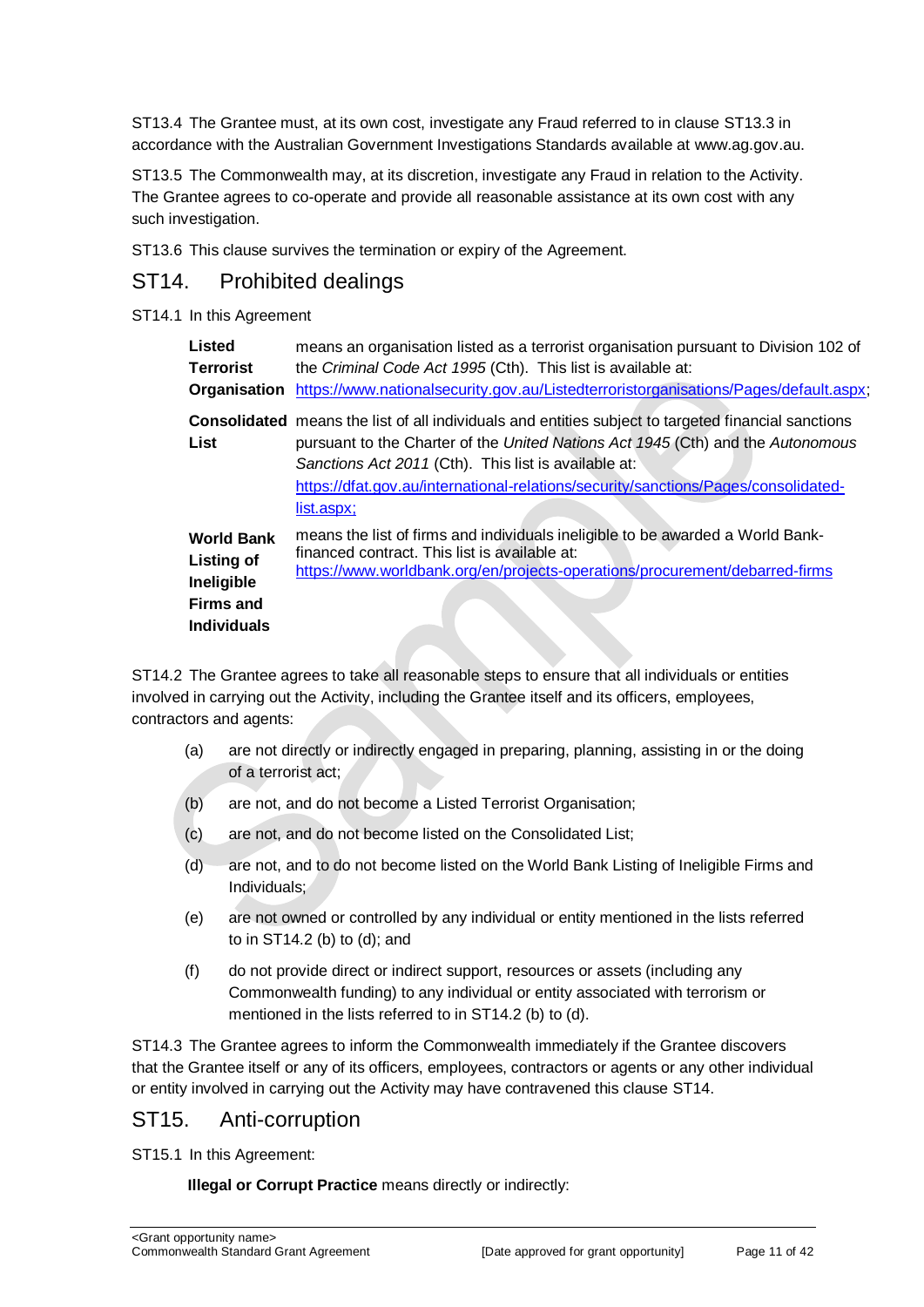- (a) making or causing to be made, any offer, gift, payment, consideration or benefit of any kind to any party, or
- (b) receiving or seeking to receive, any offer, gift, payment, consideration or benefit of any kind from any party, as an inducement or reward in relation to the performance of the Activity, which would or could be construed as an illegal or corrupt practice;

ST15.2 The Grantee warrants that the Grantee, its officers, employees, contractors, agents and any other individual or entity involved in carrying out the Activity have not, engaged in an Illegal or Corrupt Practice.

ST15.3 The Grantee agrees not to, and to take all reasonable steps to ensure that its officers, employees, contractors, agents and any other individual or entity involved in carrying out the Activity do not:

- (a) engage in an Illegal or Corrupt Practice; or
- (b) engage in any practice that could constitute the offence of bribing a foreign public official contained in section 70.2 of the Criminal Code Act 1995 (Cth).

ST15.4 The Grantee agrees to inform the Commonwealth within five business days if the Grantee becomes aware of any activity as described in ST15.3 in relation to the performance of the Activity.

### ST16. Step-in rights

Not applicable

#### ST17. Grant administrator

Not applicable

## ST18. Management Adviser

Not applicable

#### ST19. Indemnities

ST19.1 The Grantee indemnifies the Commonwealth, its officers, employees and contractors against any claim, loss or damage arising in connection with the Activity.

ST19.2 The Grantee's obligation to indemnify the Commonwealth will reduce proportionally to the extent any act or omission involving fault on the part of the Commonwealth contributed to the claim, loss or damage.

## ST20. Compliance with Legislation and policies

ST20.1 In this Agreement:

**Legislation** means a provision of a statute or subordinate legislation of the Commonwealth, or of a State, Territory or local authority.

ST20.2 The Grantee agrees to comply with all Legislation applicable to its performance of this Agreement.

ST20.3 The Grantee agrees, in carrying out its obligations under this Agreement, to comply with any of the Commonwealth's policies as notified, referred or made available by the Commonwealth to the Grantee (including by reference to an internet site).

ST20.4 In carrying out the Activity, the Grantee must comply with the following applicable policies/laws: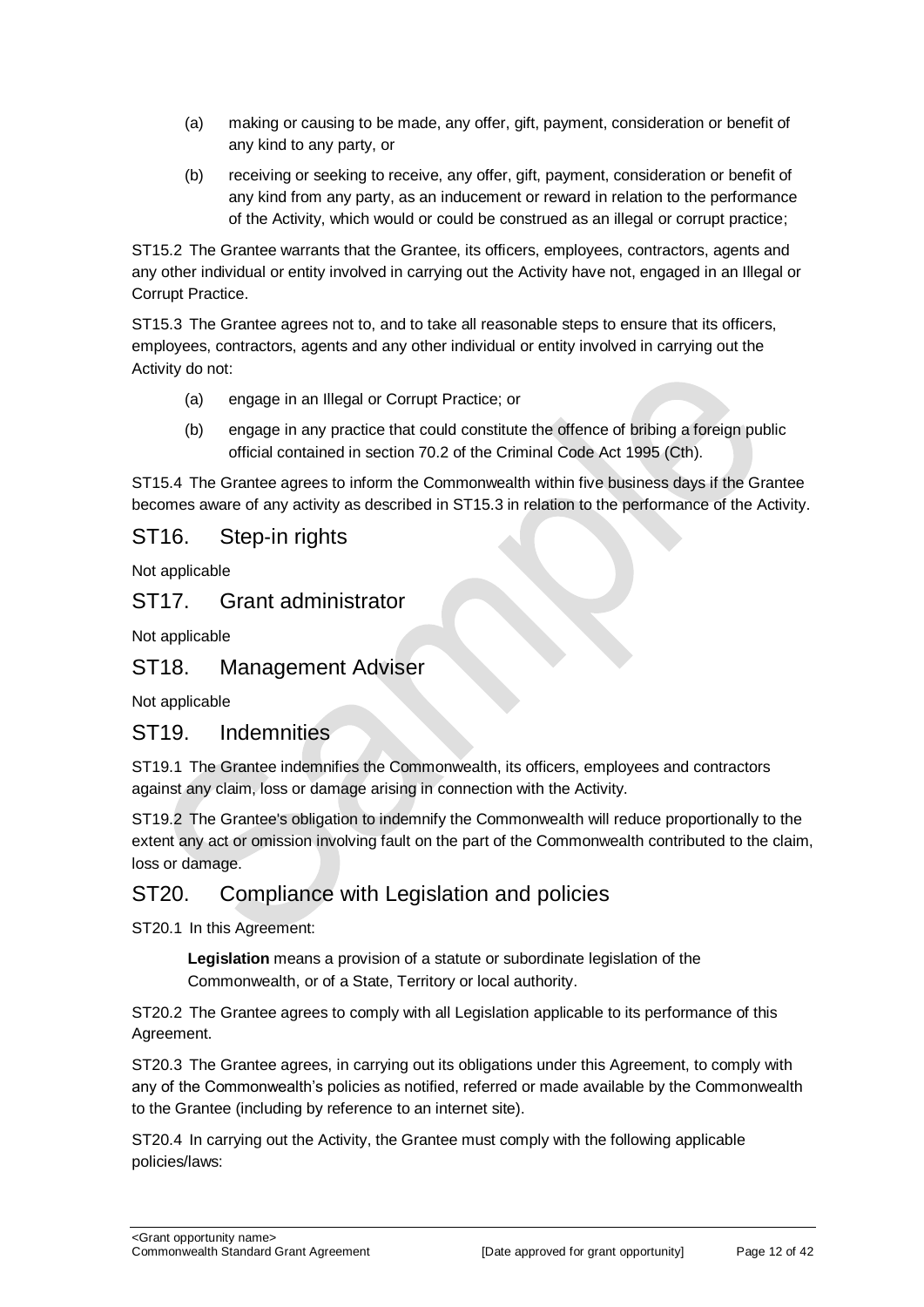- (a) All State, Territory or Commonwealth law relating to the employment or engagement of people who work or volunteer with children in relation to the Activity including mandatory reporting and working with children checks however described and, if requested, provide the Commonwealth, at the Grantee's cost, with an annual statement of compliance with these requirements in such form as may be specified by the Commonwealth
- (b) any relevant export control requirements.

## ST21. Work health and safety

ST21.1 The Grantee agrees to ensure that it complies at all times with all applicable work health and safety legislative and regulatory requirements and any additional work health and safety requirements set out in the Grant Details.

ST21.2 If requested by the Commonwealth, the Grantee agrees to provide copies of its work health and safety management plans and processes and such other details of the arrangements it has in place to meet the requirements referred to in clause ST21.1.

ST21.3 When using the Commonwealth's premises or facilities, the Grantee agrees to comply with all reasonable directions and procedures relating to work health and safety and security in effect at those premises or facilities, as notified by the Commonwealth or as might reasonably be inferred from the use to which the premises or facilities are being put.

## ST22. Transition

Not applicable

## ST23. Corporate Governance

ST23.1 In this Agreement:

**Constitution** means (depending on the context):

- (a) a company's, body corporate's or incorporated association's constitution, or equivalent documents, which (where relevant) includes rules and any amendments that are part of the constitution;
- (b) in relation to any other kind of body:
	- (i) the body's charter or memorandum; or
	- (ii) any instrument or law constituting or defining the constitution of the body or governing the activities of the body or its members.

ST23.2 The Grantee warrants that nothing in its constitution conflicts with its obligations under this Agreement.

ST23.3 The Grantee agrees to provide a copy of its constitution to the Commonwealth upon request and inform the Commonwealth whenever there is a change in the Grantee's constitution, structure or management.

## ST24. Counterparts

ST24.1 This Agreement may be executed in any number of counterparts. All counterparts, taken together, constitute one instrument. A Party may execute this Agreement by signing any counterpart.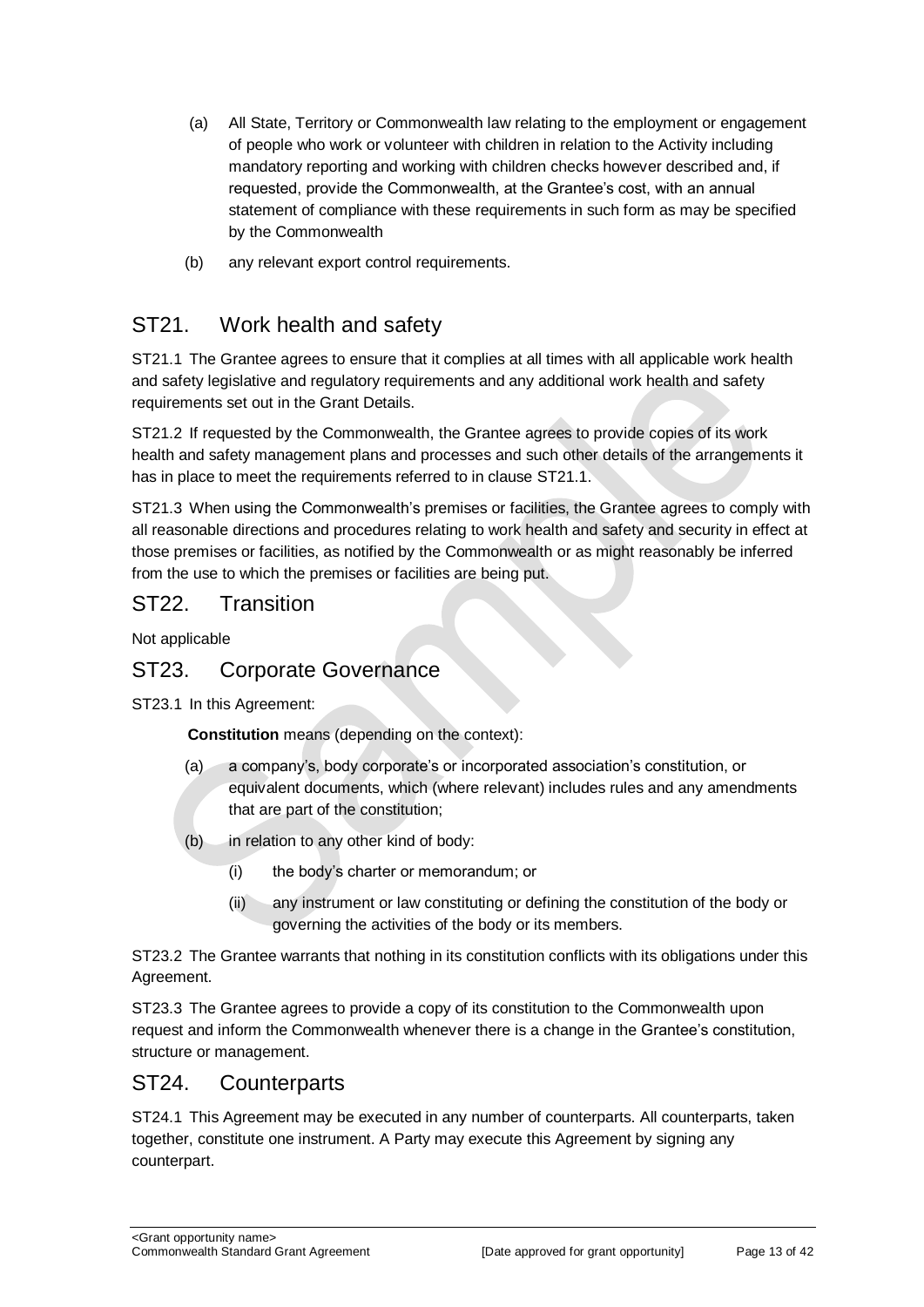## ST25. Secret and Sacred Indigenous Material

Not applicable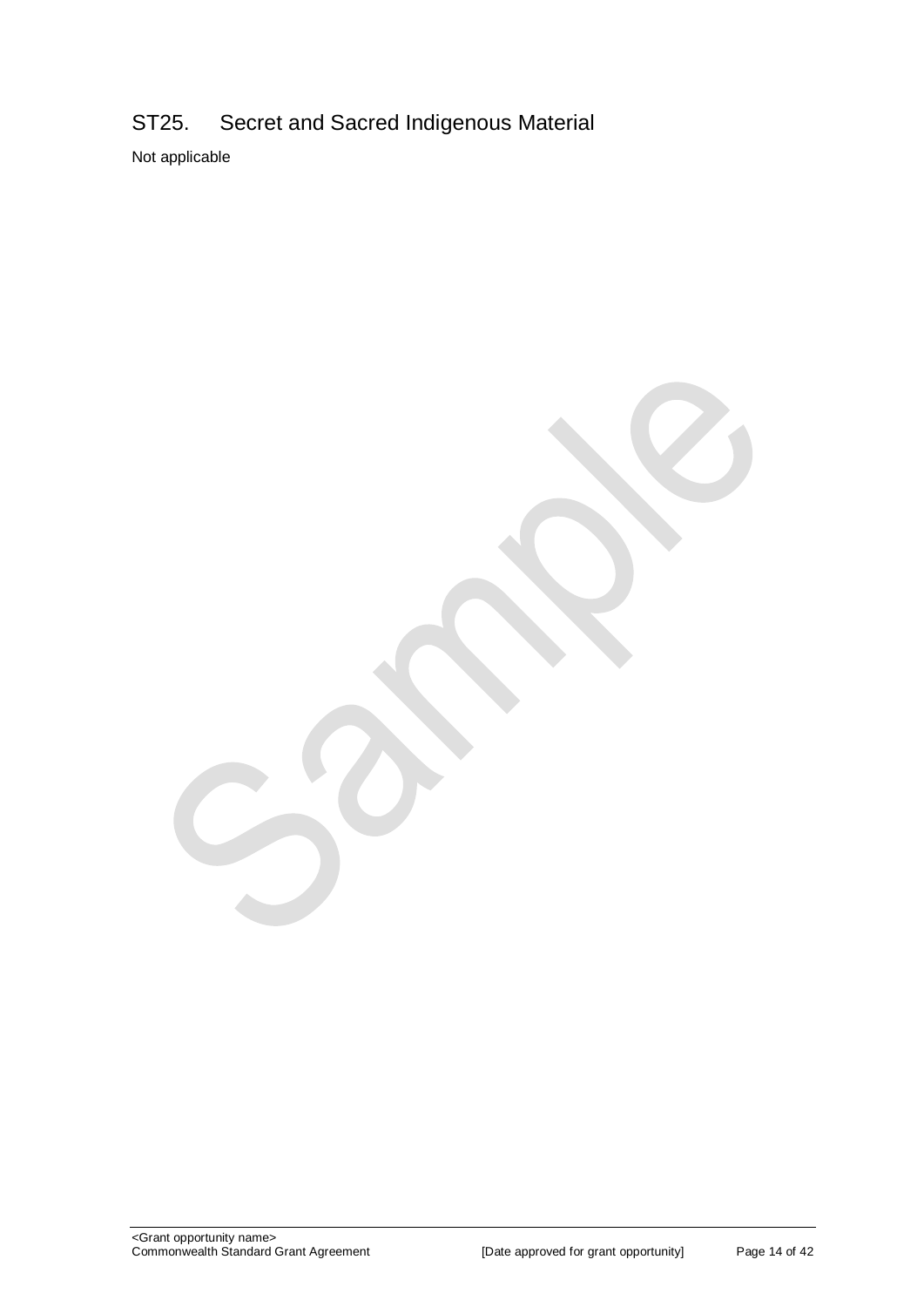## <span id="page-14-0"></span>**Schedule 1: Commonwealth Standard Grant Conditions**

## 1. Undertaking the Activity

1.1 The Grantee agrees to undertake the Activity for the purpose of the Grant in accordance with this Agreement.

1.2 The Grantee is fully responsible for the Activity and for ensuring the performance of all its obligations under this Agreement in accordance with all relevant laws. The Grantee will not be relieved of that responsibility because of:

- (a) the grant or withholding of any approval or the exercise or non‐exercise of any right by the Commonwealth; or
- (b) any payment to, or withholding of any payment from, the Grantee under this Agreement.

## 2. Payment of the Grant

2.1 The Commonwealth agrees to pay the Grant to the Grantee in accordance with the Grant Details.

2.2 Notwithstanding any other provision of this Agreement, the Commonwealth may by notice withhold payment of any amount of the Grant and/or take any other action specified in the Supplementary Terms if it reasonably believes that:

- (a) the Grantee has not complied with this Agreement;
- (b) the Grantee is unlikely to be able to perform the Activity or manage the Grant in accordance with this Agreement; or
- (c) there is a serious concern relating to this Agreement that requires investigation.

2.3 A notice under clause 2.2 will contain the reasons any action taken under clause 2.2 and, where relevant, the steps the Grantee can take to address those reasons.

2.4 The Commonwealth will only be obliged to pay the withheld amount once the Grantee has addressed the reasons contained in a notice under clause 2.2 to the Commonwealth's reasonable satisfaction.

## 3. Acknowledgements

3.1 The Grantee agrees not to make any public announcement, including by social media, in connection with the awarding of the Grant without the Commonwealth's prior written approval.

3.2 The Grantee agrees to acknowledge the Commonwealth's support in all Material, publications and promotional and advertising materials published in connection with this Agreement. The Commonwealth may notify the Grantee of the form of acknowledgement that the Grantee is to use.

## 4. Notices

4.1 Each Party agrees to promptly notify the other Party of anything reasonably likely to adversely affect the undertaking of the Activity, management of the Grant or its performance of any of its other requirements under this Agreement.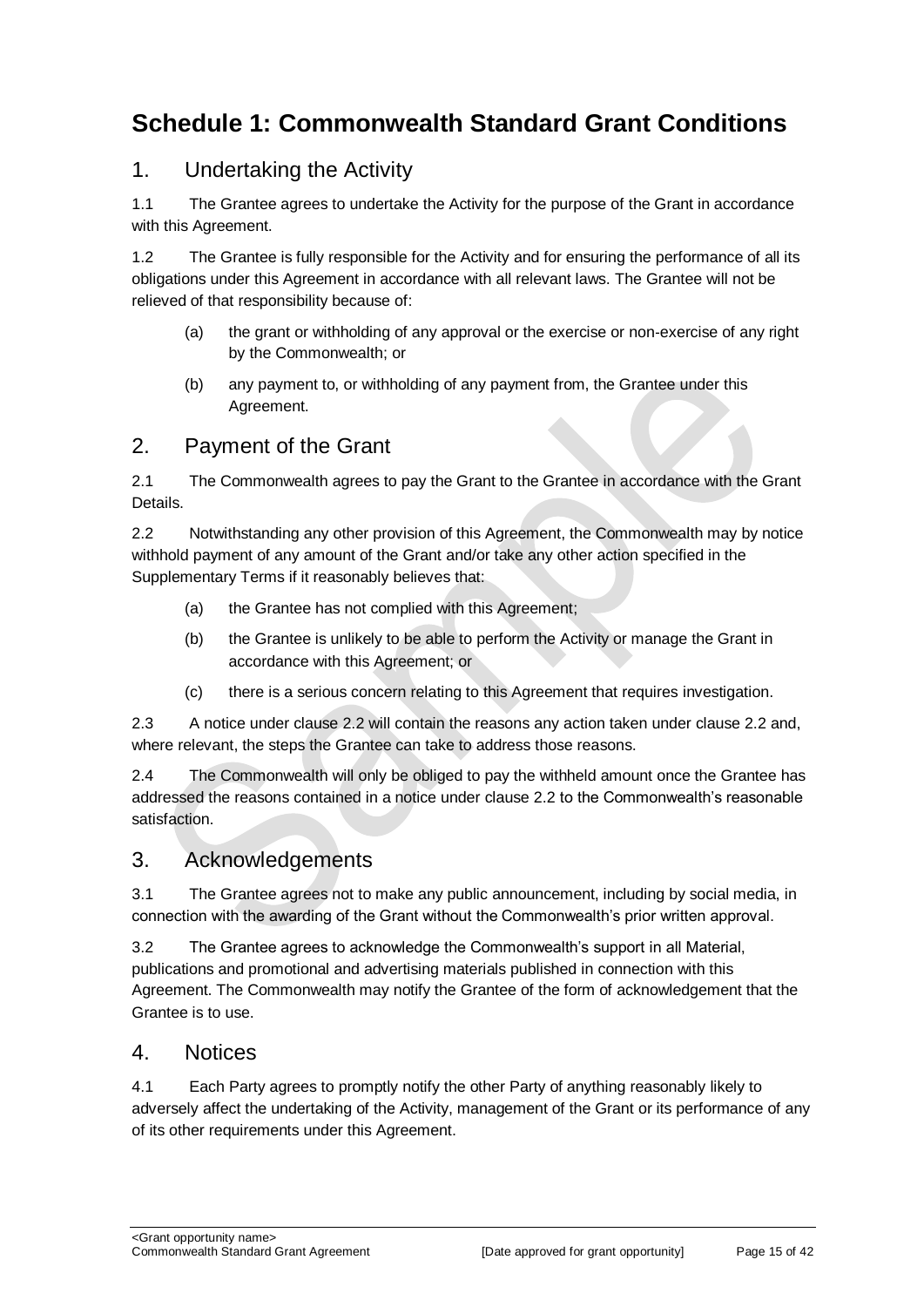4.2 A notice given by a Party under this Agreement must be in writing and addressed to the other Party's representative as set out in the Grant Details or as most recently updated by notice given in accordance with this clause.

## 5. Relationship between the Parties

5.1 A Party is not by virtue of this Agreement the employee, agent or partner of the other Party and is not authorised to bind or represent the other Party.

## 6. Subcontracting

6.1 The Grantee is responsible for the performance of its obligations under this Agreement, including in relation to any tasks undertaken by subcontractors.

6.2 The Grantee agrees to make available to the Commonwealth the details of any of its subcontractors engaged to perform any tasks in relation to this Agreement upon request.

## 7. Conflict of interest

7.1 Other than those which have already been disclosed to the Commonwealth, the Grantee warrants that, to the best of its knowledge, at the date of this Agreement, neither it nor its officers have any actual, perceived or potential conflicts of interest in relation to the Activity.

7.2 If during the term of the Agreement, any actual, perceived or potential conflict arises or there is any material change to a previously disclosed conflict of interest, the Grantee agrees to:

- (a) notify the Commonwealth promptly and make full disclosure of all relevant information relating to the conflict; and
- (b) take any steps the Commonwealth reasonably requires to resolve or otherwise deal with that conflict.

## 8. Variation, assignment and waiver

8.1 This Agreement may be varied in writing only, signed by both Parties.

8.2 The Grantee cannot assign its obligations, and agrees not to assign its rights, under this Agreement without the Commonwealth's prior approval.

8.3 The Grantee agrees not to enter into negotiations with any other person for the purposes of entering into an arrangement that will require novation of, or involve any assignment of rights under, this Agreement without first consulting the Commonwealth.

8.4 A waiver by a Party of any of its rights under this Agreement is only effective if it is in a signed written notice to the other Party and then only to the extent specified in that notice.

## 9. Taxes, duties and government charges

9.1 The Grantee agrees to pay all taxes, duties and government charges imposed or levied in Australia or overseas in connection with the performance of this Agreement, except as provided by this Agreement.

9.2 If Goods and Services Tax (GST) is payable by a supplier on any supply made under this Agreement, the recipient of the supply will pay to the supplier an amount equal to the GST payable on the supply, in addition to and at the same time that the consideration for the supply is to be provided under this Agreement.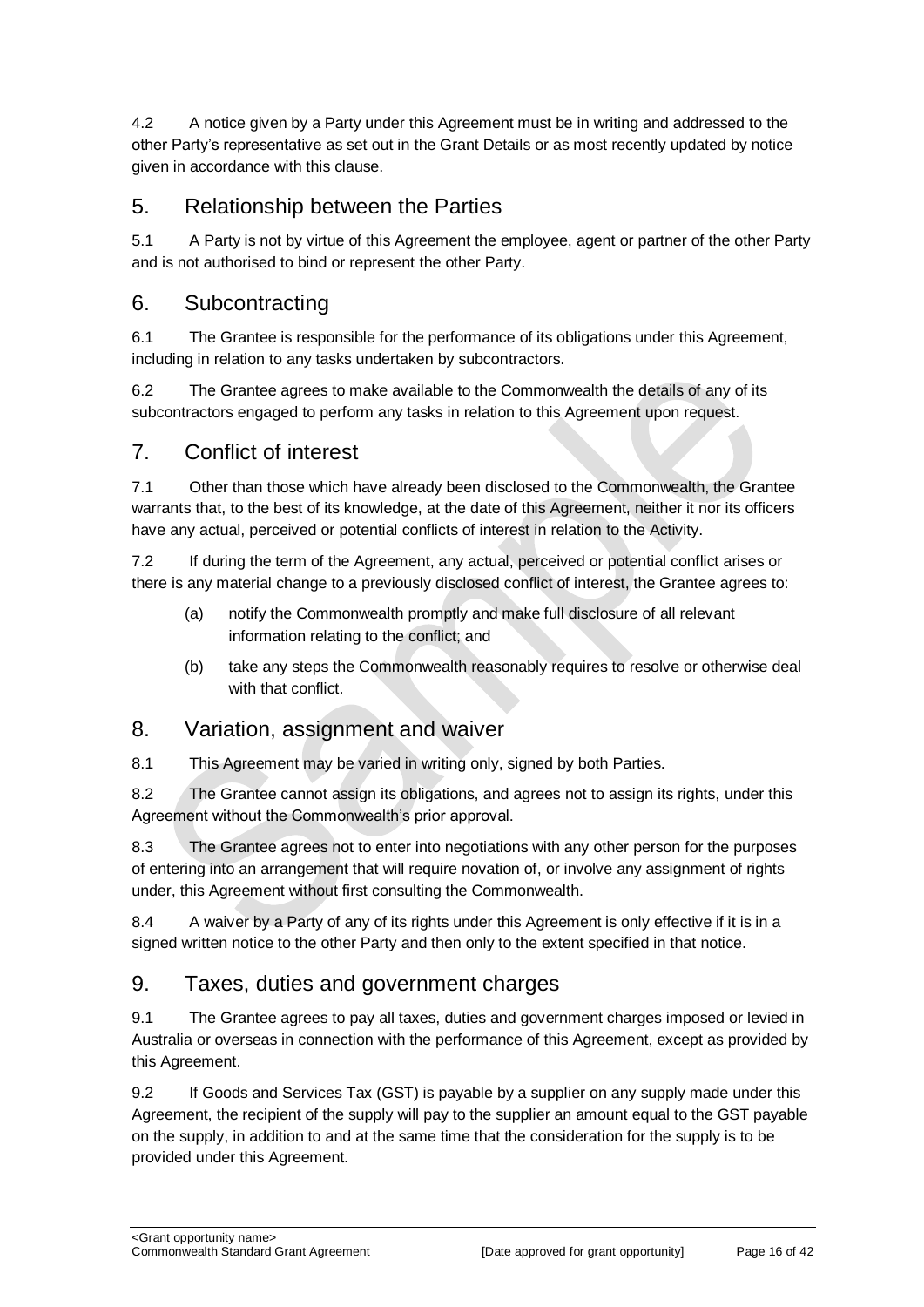- 9.3 The Parties acknowledge and agree that they each:
	- (a) are registered for GST purposes;
	- (b) have quoted their Australian Business Number to the other; and
	- (c) must notify the other of any changes to the matters covered by this clause.

9.4 The Grantee agrees that the Commonwealth will issue it with a recipient created tax invoice for any taxable supply it makes under this Agreement.

- 9.5 The Grantee agrees not to issue tax invoices in respect of any taxable supplies.
- 9.6 If the Grantee is not, or not required to be, registered for GST, then:
	- (a) clauses 9.3(a), 9.4 and 9.5 do not apply; and
	- (b) the Grantee agrees to notify the Commonwealth in writing within 7 days of becoming registered for GST if during the term of the Agreement it becomes, or is required to become, registered for GST.

## 10. Spending the Grant

10.1 The Grantee agrees to spend the Grant for the purpose of performing the Activity and otherwise in accordance with this Agreement.

10.2 Within 90 days after the Activity Completion Date, the Grantee agrees to provide a statement signed by the Grantee in a form specified by the Commonwealth verifying the Grant was spent in accordance with this agreement.

10.3 The reports under clause 10.2 must be audited by:

- (a) a Registered Company Auditor registered under the *Corporations Act 2001* (Cth); or
- (b) a certified Practising Accountant; or
- (c) a member of the Institute of Public Accountants; or
- (d) a member of Chartered Accountants Australia and New Zealand;

who is not a principal member, shareholder, officer or employee of the Grantee or a related body corporate.

#### 11. Repayment

11.1 If any amount of the Grant:

- (a) has been spent other than in accordance with this Agreement; or
- (b) is additional to the requirements of the Activity

then the Commonwealth may, by written notice:

- (c) require the Grantee to repay that amount to the Commonwealth;
- (d) require the Grantee to deal with that amount as directed by the Commonwealth; or
- (e) deduct the amount from subsequent payments of the Grant or amounts payable under another agreement between the Grantee and the Commonwealth.

11.2 If the Commonwealth issues a notice under this Agreement requiring the Grantee to repay a Grant amount:

(a) the Grantee must do so within the time period specified in the notice;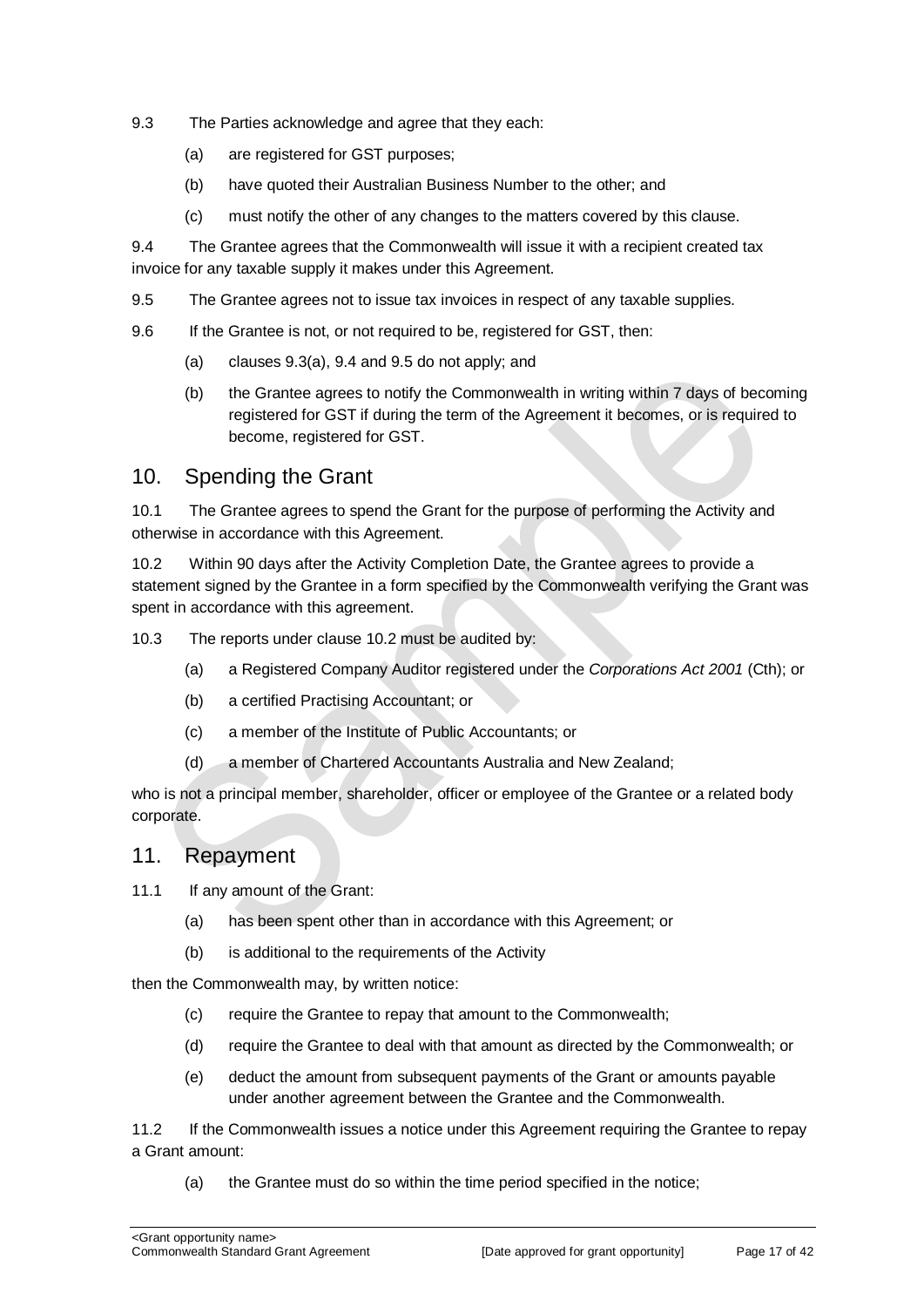- (b) the Grantee must pay interest on any part of the amount that is outstanding at the end of the time period specified in the notice until the outstanding amount is repaid in full; and
- (c) the Commonwealth may recover the amount and any interest under this Agreement as a debt due to the Commonwealth without further proof of the debt being required.

### 12. Record keeping

- 12.1 The Grantee agrees to keep financial accounts and other records that:
	- (a) detail and document the conduct and management of the Activity;
	- (b) identify the receipt and expenditure of the Grant and any Other Contributions separately within the Grantee's accounts and records so that at all times the Grant is identifiable;
	- (c) enable all receipts and payments related to the Activity to be identified and reported.

12.2 The Grantee agrees to keep the records for five years after the Activity Completion Date or such other time specified in the Grant Details and provide copies of the records to the Commonwealth upon request.

#### 13. Reporting and liaison

13.1 The Grantee agrees to provide the Reporting Material specified in the Grant Details to the Commonwealth.

13.2 In addition to the obligations in clause 13.1, the Grantee agrees to:

- (a) liaise with and provide information to the Commonwealth as reasonably required by the Commonwealth; and
- (b) comply with the Commonwealth's reasonable requests, directions, or monitoring requirements,

in relation to the Activity.

13.3 If the Commonwealth acting reasonably has concerns regarding the performance of the Activity or the management of the Grant, the Commonwealth may by written notice require the Grantee to provide one or more additional reports, containing the information and by the date(s) specified in the notice.

13.4 The Grantee acknowledges that the giving of false or misleading information to the Commonwealth is a serious offence under the *Criminal Code Act 1995* (Cth).

#### 14. Privacy

- 14.1 When dealing with Personal Information in carrying out the Activity, the Grantee agrees:
	- (a) to comply with the requirements of the *Privacy Act 1988* (Cth);
	- (b) not to do anything which, if done by the Commonwealth, would be a breach of an Australian Privacy Principle;
	- (c) to ensure that any of the Grantee's subcontractors or personnel who deal with Personal Information for the purposes of this Agreement are aware of the requirements of the *Privacy Act 1988* (Cth) and the Grantee's obligations under this clause;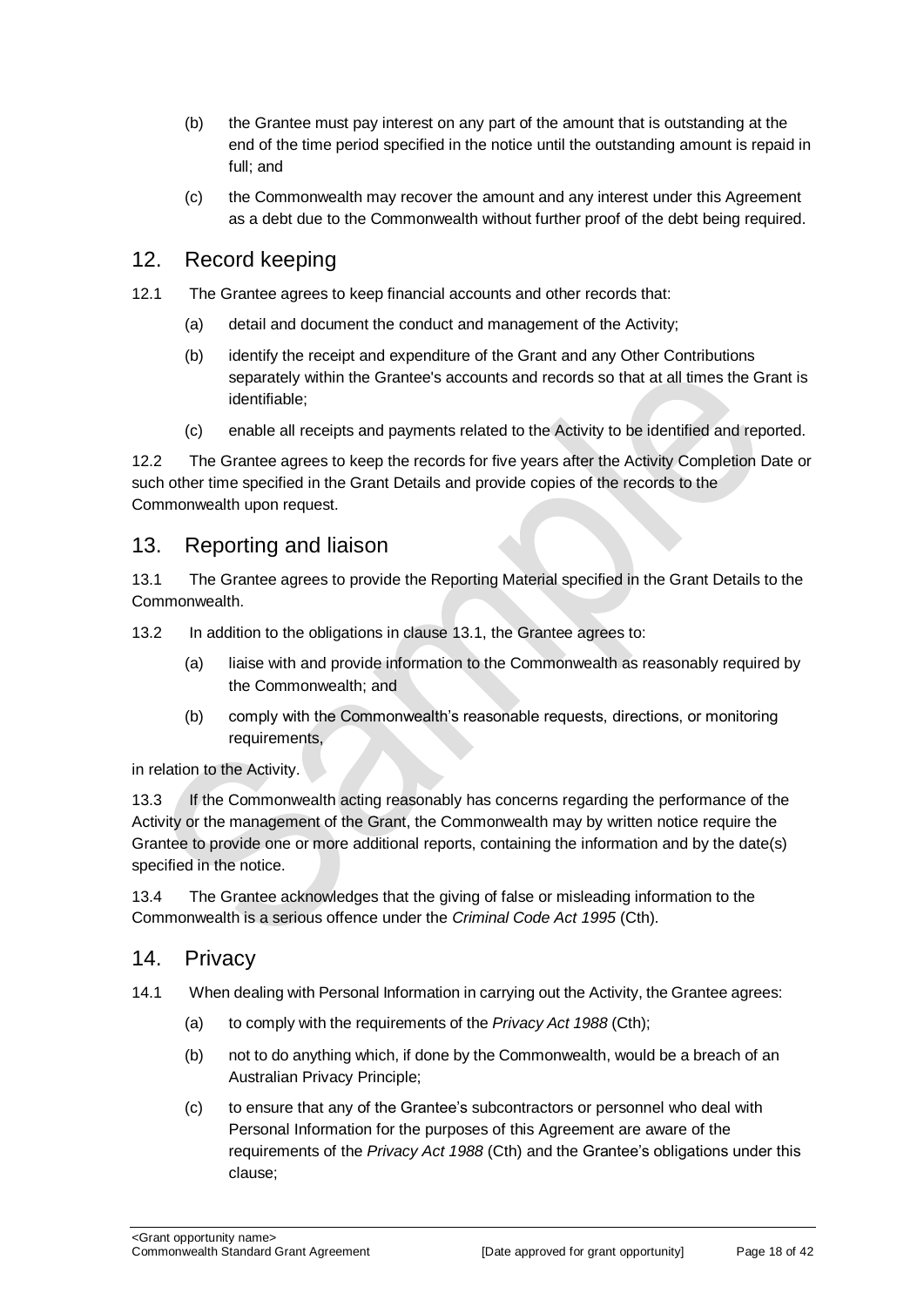(d) to immediately notify the Commonwealth if the Grantee becomes aware of an actual or possible breach of this clause by the Grantee or any of the Grantee's subcontractors or personnel.

14.2 In carrying out the Activity, the Grantee agrees not to send any Personal Information outside of Australia without the Commonwealth's prior written approval. The Commonwealth may impose any conditions it considers appropriate when giving its approval.

## 15. Confidentiality

15.1 The Parties agree not to disclose each other's confidential information without the other Party's prior written consent unless required or authorised by law or Parliament to disclose.

15.2 The Commonwealth may disclose the Grantee's confidential information where;

- (a) the Commonwealth is providing information about the Activity or Grant in accordance with Commonwealth accountability and reporting requirements;
- (b) the Commonwealth is disclosing the information to a Minister of the Australian Government, a House or Committee of the Commonwealth Parliament; or
- (c) the Commonwealth is disclosing the information to its personnel or another Commonwealth agency where this serves the Commonwealth's legitimate interests.

#### 16. Insurance

16.1 The Grantee agrees to:

- (a) conduct a risk assessment to identify the risk associated with undertaking the Activity: and
- (b) effect and maintain adequate and appropriate insurance to mitigate the risks identified in the risk assessment prepared under clause 16.1(a).

16.2 The Grantee agrees to provide proof of insurance to the Commonwealth upon request and within the time specified in the request.

## 17. Intellectual property

17.1 Subject to clause 17.2, the Grantee owns the Intellectual Property Rights in Activity Material and Reporting Material.

17.2 This Agreement does not affect the ownership of Intellectual Property Rights in Existing Material.

17.3 The Grantee provides the Commonwealth a permanent, non-exclusive, irrevocable, royalty‐free licence to use, modify, communicate, reproduce, publish, adapt and sub-license the Reporting Material for Commonwealth Purposes.

17.4 The licence in clause 17.3 does not apply to Activity Material.

#### 18. Dispute resolution

18.1 The Parties agree not to initiate legal proceedings in relation to a dispute arising under this Agreement unless they have first tried and failed to resolve the dispute by negotiation.

18.2 Unless clause 18.3 applies, the Parties agree to continue to perform their respective obligations under this Agreement when a dispute exists.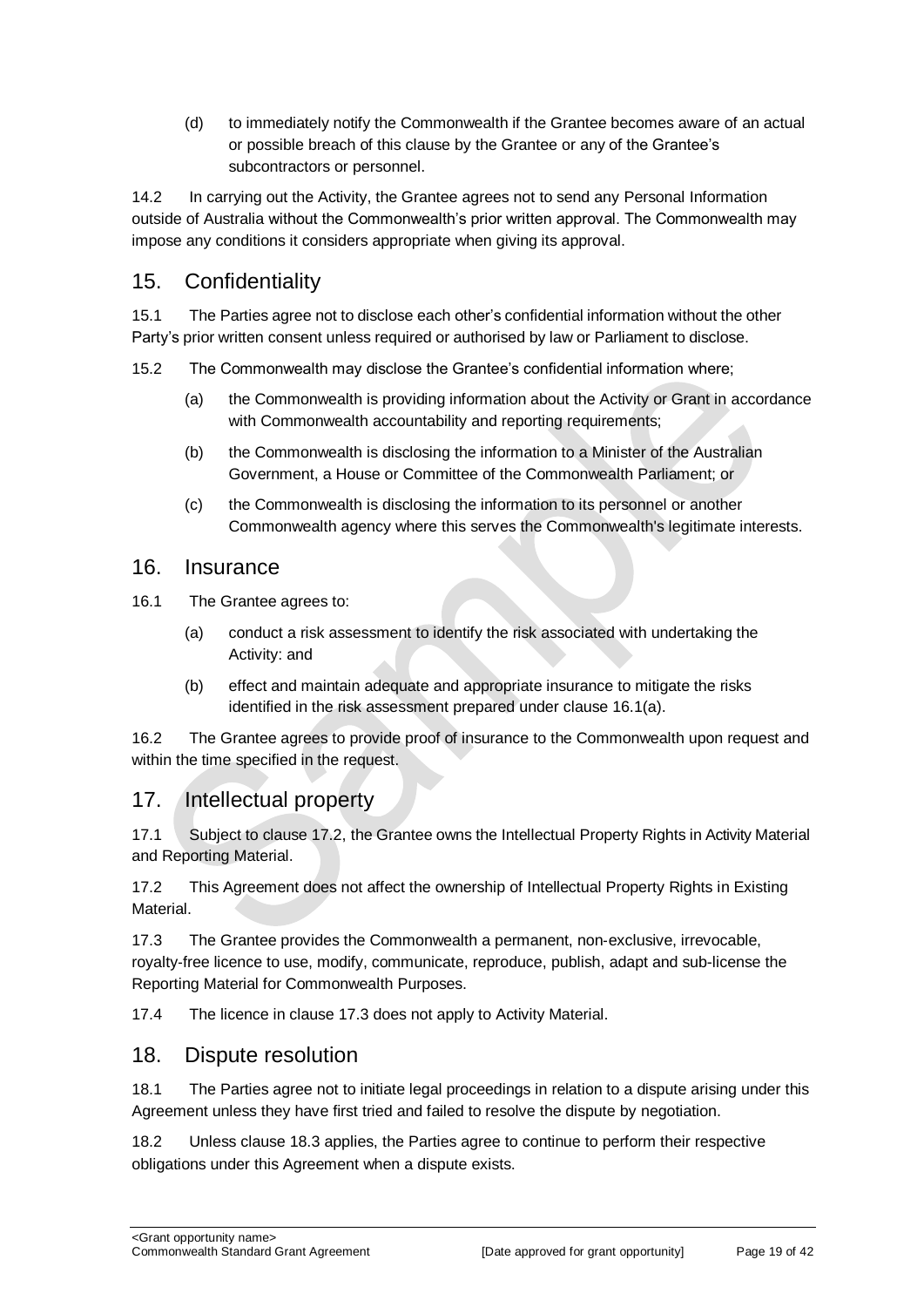18.3 The Parties may agree to suspend performance of the Agreement pending resolution of the dispute.

18.4 Failing settlement by negotiation in accordance with clause 18.1, the Parties may agree to refer the dispute to an independent third person with power to intervene and direct some form of resolution, in which case the Parties will be bound by that resolution. If the Parties do not agree to refer the dispute to an independent third person, either Party may initiate legal proceedings.

18.5 Each Party will bear their own costs in complying with this clause 18, and the Parties will share equally the cost of any third person engaged under clause 18.4.

18.6 The procedure for dispute resolution under this clause does not apply to any action relating to termination, cancellation or urgent interlocutory relief.

### 19. Reduction, Suspension and Termination

#### **19.1 Reduction in scope of agreement for fault**

19.1.1 If the Grantee does not comply with an obligation under this Agreement and the Commonwealth believes that the non‐compliance is incapable of remedy, or if the Grantee has failed to comply with a notice to remedy, the Commonwealth may by written notice reduce the scope of the Agreement.

19.1.2 The Grantee agrees, on receipt of the notice of reduction, to:

- (a) stop or reduce the performance of the Grantee's obligations as specified in the notice;
- (b) take all available steps to minimise loss resulting from the reduction;
- (c) continue performing any part of the Activity or the Agreement not affected by the notice if requested to do so by the Commonwealth;
- (d) report on, and return any part of the Grant to the Commonwealth, or otherwise deal with the Grant, as directed by the Commonwealth.

19.1.3 In the event of reduction under clause 19.1.1, the amount of the Grant will be reduced in proportion to the reduction in the scope of the Agreement.

#### **19.2 Suspension**

- 19.2.1 If:
	- (a) the Grantee does not comply with an obligation under this Agreement and the Commonwealth believes that the non‐compliance is capable of remedy;
	- (b) the Commonwealth reasonably believes that the Grantee is unlikely to be able to perform the Activity or manage the Grant in accordance with this Agreement; or
	- (c) the Commonwealth reasonably believes that there is a serious concern relating to this Agreement that requires investigation;

the Commonwealth may by written notice:

- (d) immediately suspend the Grantee from further performance of the Agreement (including expenditure of the Grant); and/or
- (e) require that the non‐compliance or inability be remedied, or the investigation be completed, within the time specified in the notice.
- 19.2.2 If the Grantee: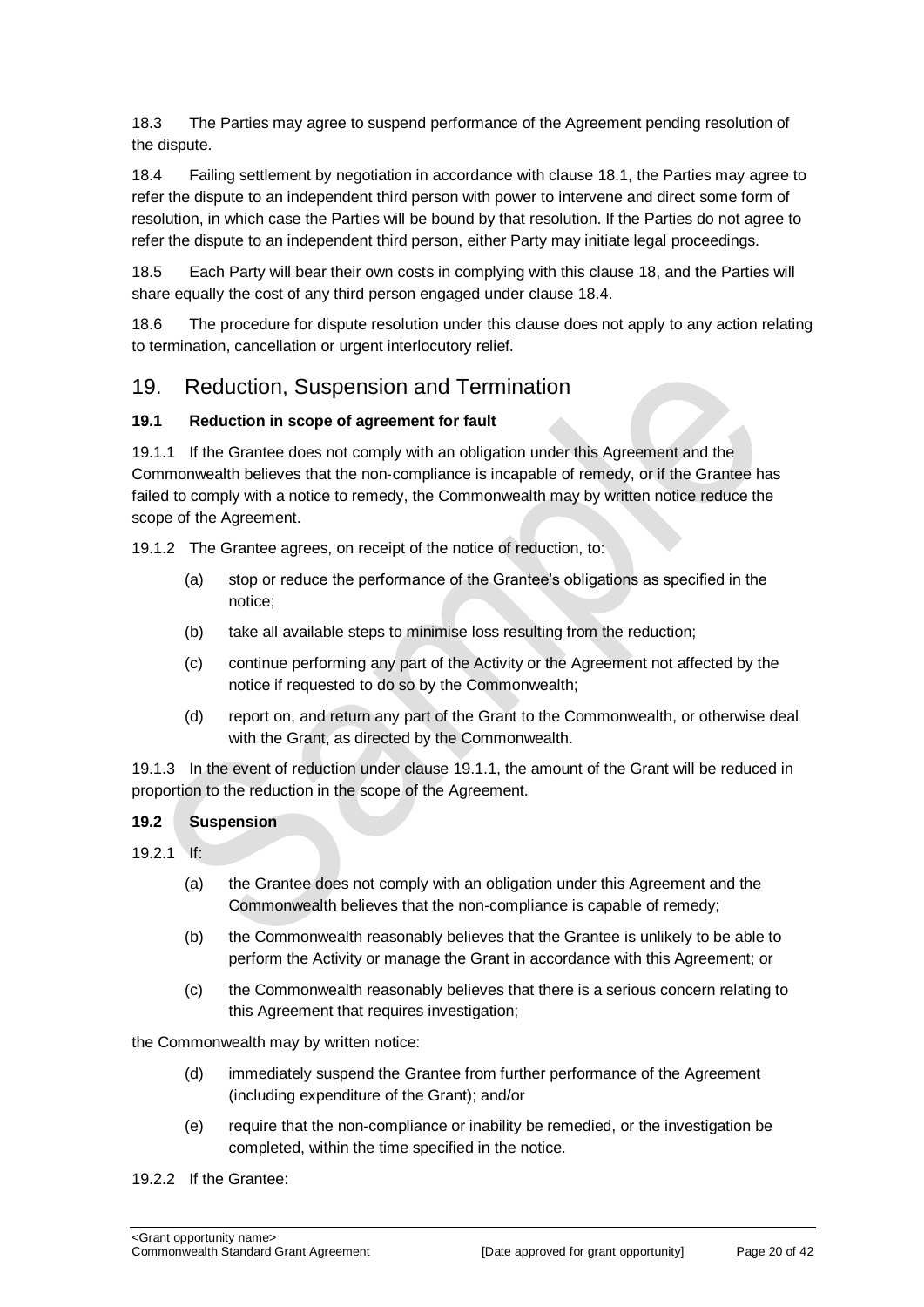- (a) remedies the non‐compliance or inability specified in the notice to the Commonwealth's reasonable satisfaction, or the Commonwealth reasonably concludes that the concern is unsubstantiated, the Commonwealth may direct the Grantee to recommence performing the Activity; or
- (b) fails to remedy the non‐compliance or inability within the time specified, or the Commonwealth reasonably concludes that the concern is likely to be substantiated, the Commonwealth may reduce the scope of the Agreement in accordance with clause 19.1 or terminate the Agreement immediately by giving a second notice in accordance with clause 19.3.

#### **19.3 Termination for fault**

- 19.3.1 The Commonwealth may terminate this Agreement by notice where the Grantee has:
	- (a) failed to comply with an obligation under this Agreement and the Commonwealth believes that the non-compliance is incapable of remedy or where clause 19.2.2(b) applies;
	- (b) provided false or misleading statements in relation to the Grant; or
	- (c) become bankrupt or insolvent, entered into a scheme of arrangement with creditors, or come under any form of external administration.
- 19.3.2 The Grantee agrees, on receipt of the notice of termination, to:
	- (a) stop the performance of the Grantee's obligations;
	- (b) take all available steps to minimise loss resulting from the termination; and
	- (c) report on, and return any part of the Grant to the Commonwealth, or otherwise deal with the Grant, as directed by the Commonwealth.

#### 20. Cancellation or reduction for convenience

- 20.1 The Commonwealth may cancel or reduce the scope of this Agreement by notice, due to:
	- (a) a change in government policy; or
	- (b) a Change in the Control of the Grantee which the Commonwealth reasonably believes will negatively affect the Grantee's ability to comply with this Agreement.
- 20.2 On receipt of a notice of reduction or cancellation under this clause, the Grantee agrees to:
	- (a) stop or reduce the performance of the Grantee's obligations as specified in the notice; and
	- (b) take all available steps to minimise loss resulting from that reduction or cancellation; and
	- (c) continue performing any part of the Activity or the Agreement not affected by the notice if requested to do so by the Commonwealth;
	- (d) report on, and return any part of the Grant to the Commonwealth, or otherwise deal with the Grant, as directed by the Commonwealth.

20.3 In the event of reduction or cancellation under this clause, the Commonwealth will be liable only to:

(a) pay any part of the Grant due and owing to the Grantee under this Agreement at the date of the notice; and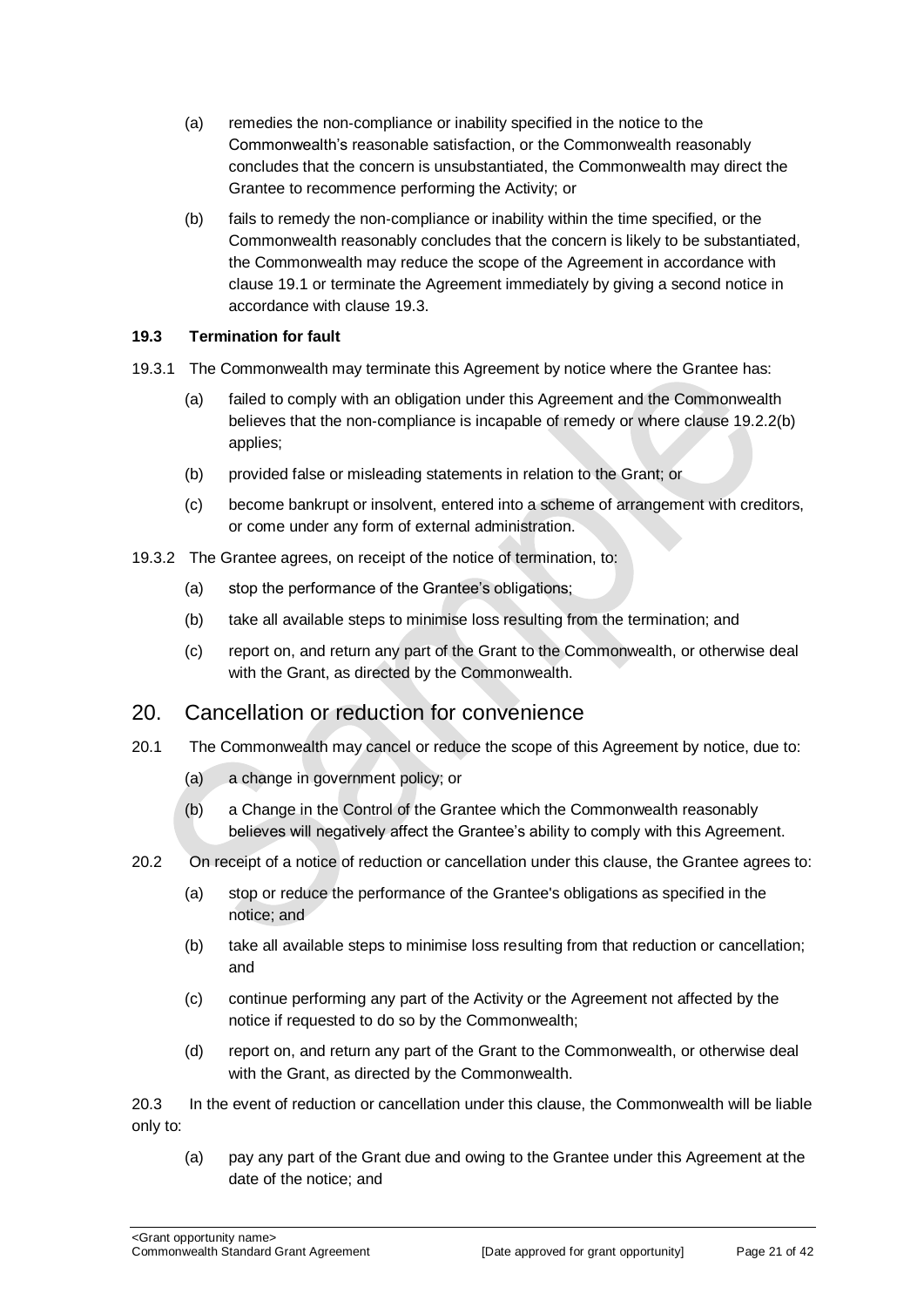(b) reimburse any reasonable and substantiated expenses the Grantee unavoidably incurs that relate directly and entirely to the reduction in scope or cancellation of the Agreement.

20.4 In the event of reduction, the amount of the Grant will be reduced in proportion to the reduction in the scope of the Agreement.

20.5 The Commonwealth's liability to pay any amount under this clause is:

- (a) subject to the Grantee's compliance with this Agreement; and
- (b) limited to an amount that when added to all other amounts already paid under the Agreement will not exceed the total amount of the Grant.

20.6 The Grantee will not be entitled to compensation for loss of prospective profits or benefits that would have been conferred on the Grantee but for the cancellation or reduction in scope of the Agreement under clause 20.1.

20.7 The Commonwealth will act reasonably in exercising its rights under this clause.

### 21. Survival

- 21.1 The following clauses survive termination, cancellation or expiry of this Agreement:
- clause 10 (Spending the Grant);
- clause 11 (Repayment);
- clause 12 (Record keeping);
- clause 13 (Reporting);
- clause 14 (Privacy);
- clause 15 (Confidentiality);
- clause 16 (Insurance)
- clause 17 (Intellectual property);
- clause 19 (Reduction, Suspension and Termination);
- clause 21 (Survival);
- clause 22 (Definitions);
- ST4 (Access/monitoring/inspection);
- ST19 (Indemnities); and
- any other clause which expressly or by implication from its nature is meant to survive.

## 22. Definitions

22.1 In this Agreement, unless the contrary appears:

- **Activity** means the activities described in the Grant Details and includes the provisions of the Reporting Material.
- **Activity Completion Date** means the date or event specified in the Grant Details.
- **Activity Material** means any Material, other than Reporting Material, created or developed by the Grantee as a result of the Activity and includes any Existing Material that is incorporated in or supplied with the Activity Material.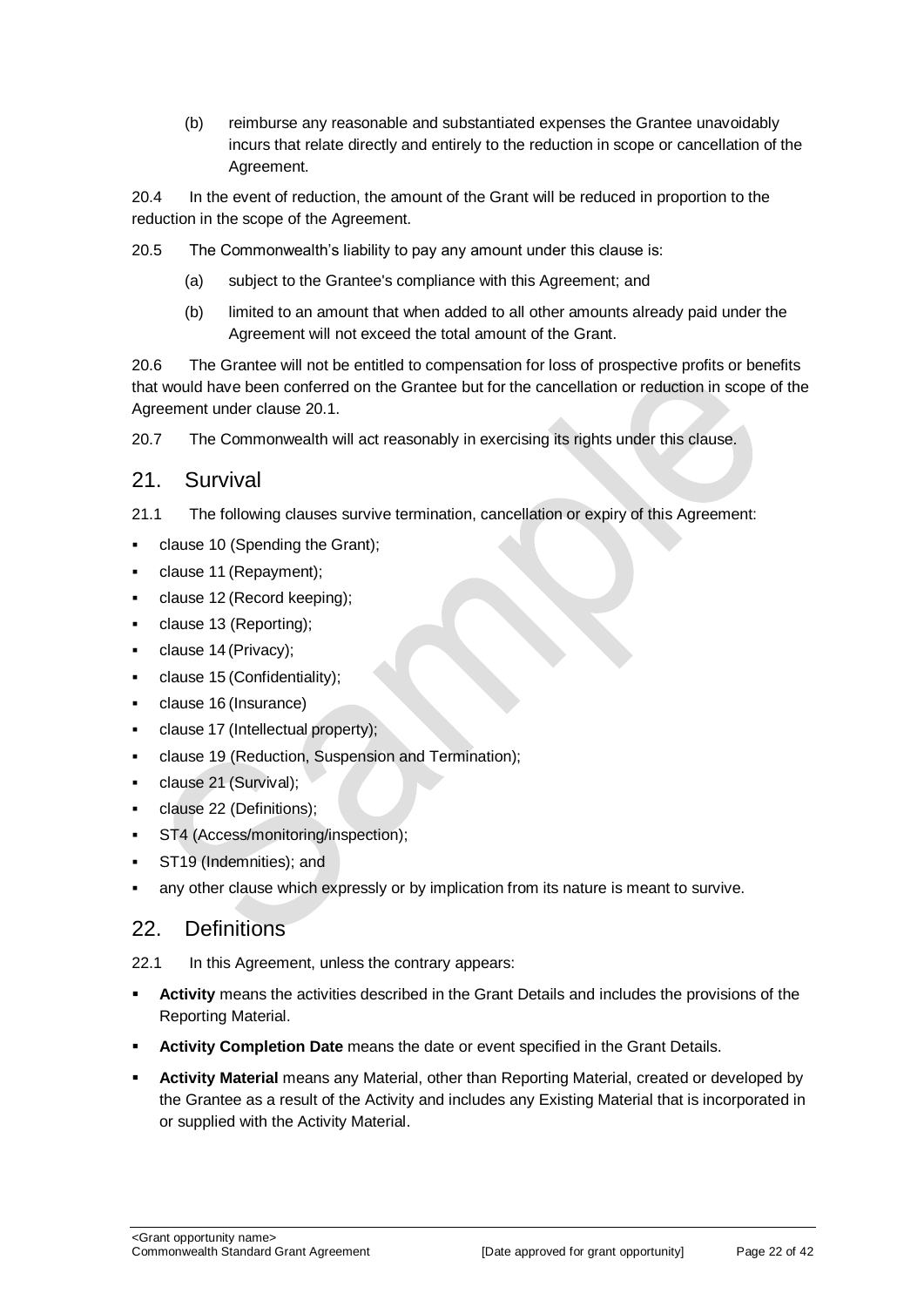- **Agreement** means the Grant Details, Supplementary Terms (if any), the Commonwealth Standard Grant Conditions and any other document referenced or incorporated in the Grant Details.
- **Agreement End Date** means the date or event specified in the Grant Details.
- **Australian Privacy Principle** has the same meaning as in the *Privacy Act 1988*.
- **Change in the Control** means any change in any person(s) who directly exercise effective control over the Grantee.
- **Commonwealth** means the Commonwealth of Australia as represented by the Commonwealth entity specified in the Agreement and includes, where relevant, its officers, employees, contractors and agents.
- **Commonwealth Purposes** includes the following:
	- (a) the Commonwealth verifying and assessing grant proposals, including a grant application;
	- (b) the Commonwealth administering, monitoring, reporting on, auditing, publicising and evaluating a grant program or exercising its rights under this Agreement:
	- (c) the Commonwealth preparing, managing, reporting on, auditing and evaluating agreements, including this Agreement; and
	- (d) the Commonwealth developing and publishing policies, programs, guidelines and reports, including Commonwealth annual reports;

but in all cases:

- (e) excludes the commercialisation (being for‐profit use) of the Material by the Commonwealth.
- **Commonwealth Standard Grant Conditions** means this document.
- **Existing Material** means Material developed independently of this Agreement that is incorporated in or supplied as part of Reporting Material or Activity Material.
- **Grant** means the money, or any part of it, payable by the Commonwealth to the Grantee for the Activity as specified in the Grant Details and includes any interest earned by the Grantee on that money once the Grant has been paid to the Grantee.
- **Grantee** means the legal entity other than the Commonwealth specified in the Agreement and includes, where relevant, its officers, employees, contractors and agents.
- **Grant Details** means the document titled Grant Details that forms part of this Agreement.
- **Intellectual Property Rights** means all copyright, patents, registered and unregistered trademarks (including service marks), registered designs, and other rights resulting from intellectual activity (other than moral rights under the *Copyright Act 1968*).
- **Material** includes documents, equipment, software (including source code and object code versions), goods, information and data stored by any means including all copies and extracts of them.
- **Party** means the Grantee or the Commonwealth.
- **Personal Information** has the same meaning as in the *Privacy Act 1988*.
- **Records** includes documents, information and data stored by any means and all copies and extracts of the same.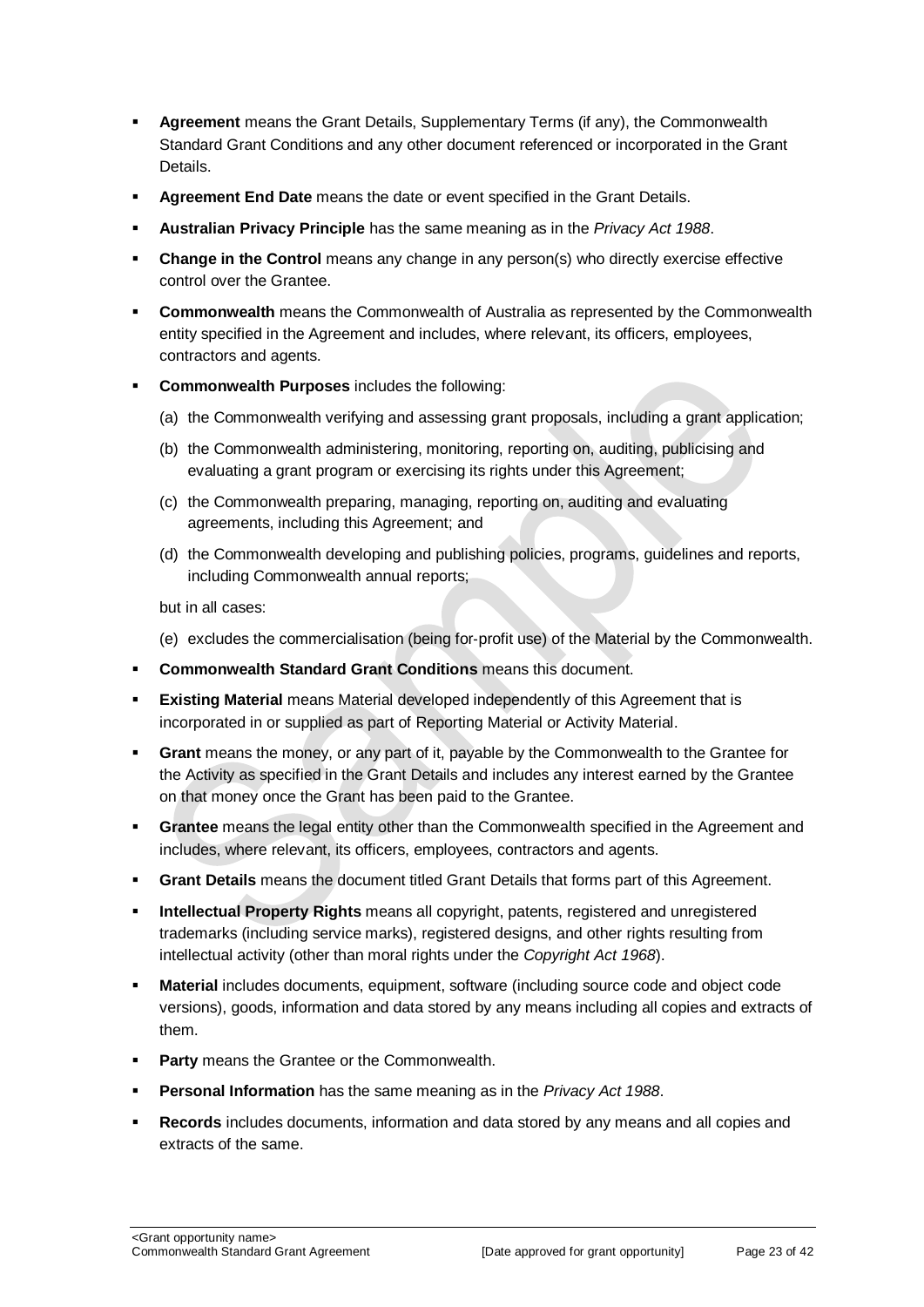**Reporting Material** means all Material which the Grantee is required to provide to the Commonwealth for reporting purposes as specified in the Grant Details, and includes any Existing Material that is incorporated in or supplied with the Reporting Material.

<Grant opportunity name>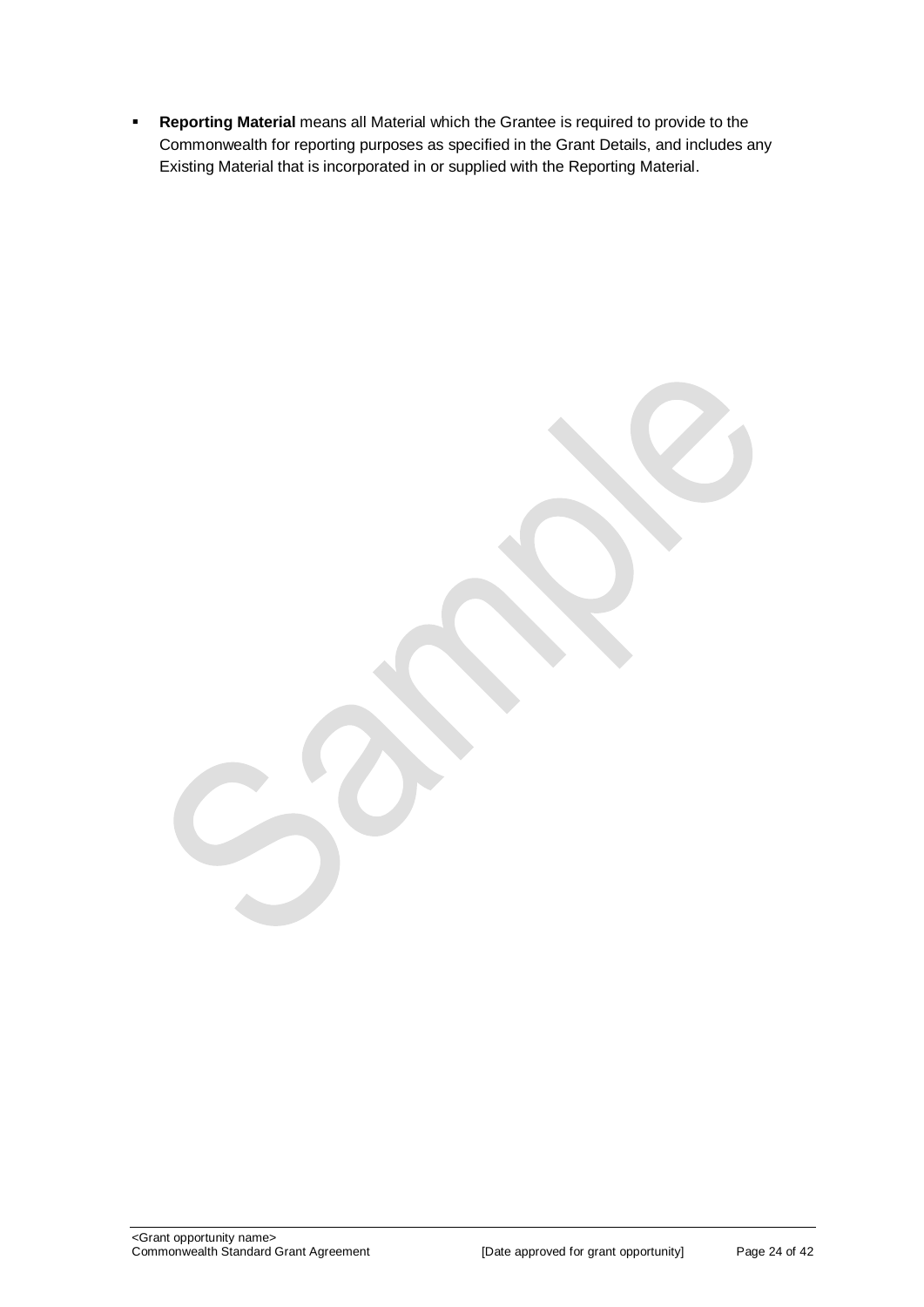## <span id="page-24-0"></span>**Signatures**

#### **Executed as an agreement:**

## <span id="page-24-1"></span>**Commonwealth**

Signed for and on behalf of the Commonwealth of Australia as represented by the Department of Industry, Science, Energy and Resources.

| Name     | <name></name>                    |
|----------|----------------------------------|
| Position | <position></position>            |
| Date     | <date execution="" of=""></date> |

## <span id="page-24-2"></span>**Grantee**

| Full legal name of the Grantee    | <name grantee="" of="" the=""><br/><abn grantee="" of="" the=""></abn></name> |
|-----------------------------------|-------------------------------------------------------------------------------|
| Name of Authorised Representative | <name authorised="" of="" representative=""></name>                           |
| Date                              | <date acceptance="" of=""></date>                                             |

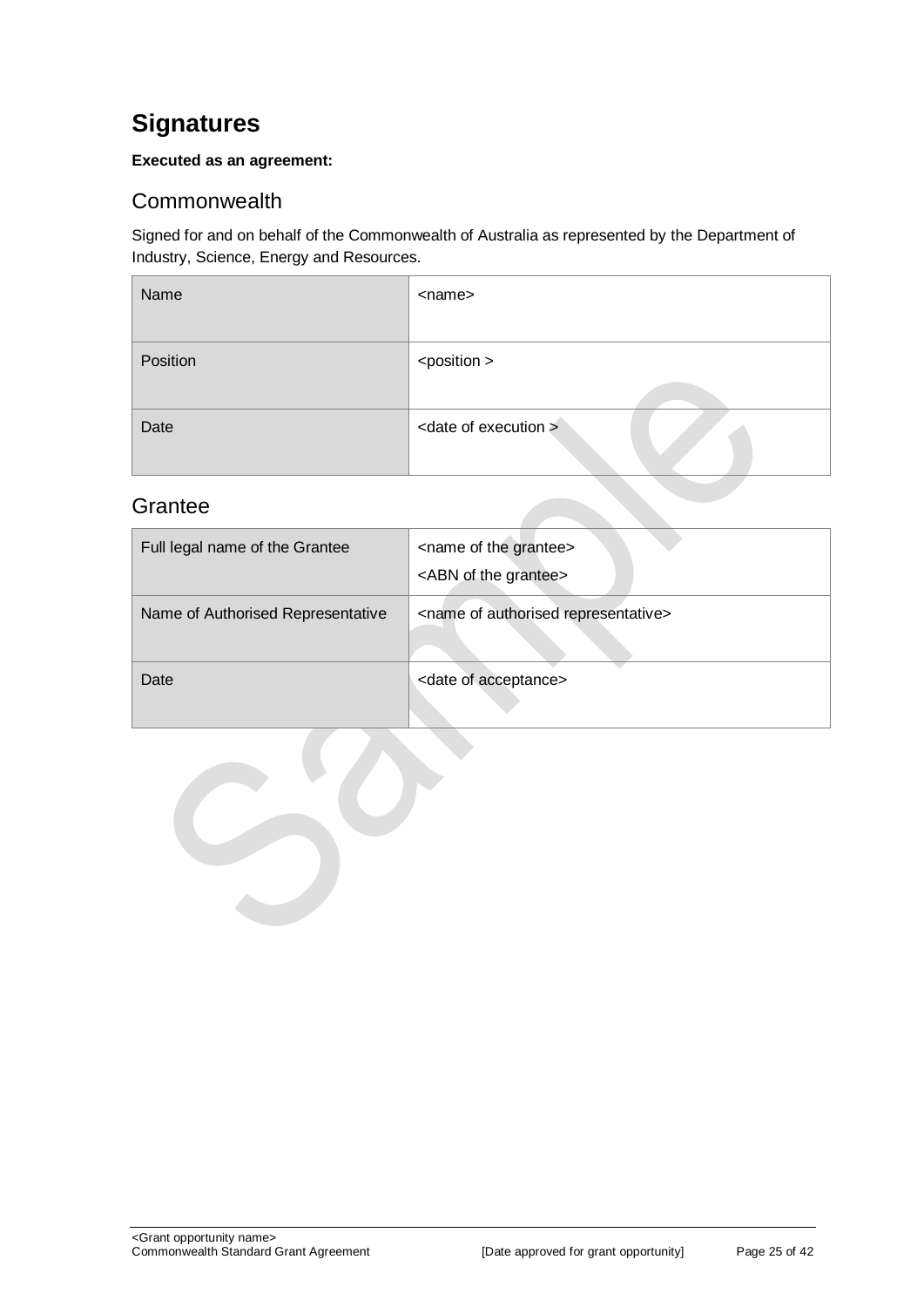## <span id="page-25-0"></span>**Schedule 2 Reporting requirements**

## **Appendix 1**

## <grant opportunity name> progress report requirements

You will need to provide the following information in your progress reports. The Commonwealth reserves the right to amend or adjust the requirements.

You must complete and submit your report on the [portal.](https://portal.business.gov.au/) You can enter the required information in stages and submit when it is complete.

## Project progress

a. Complete the following table, updating for all milestones shown in the Activity Schedule of your grant agreement.

| Milestone | Agreed end<br>date | Actual/<br>anticipated<br>end date | Current %<br>complete | Progress comments -<br>work undertaken and<br>impact of any delay |
|-----------|--------------------|------------------------------------|-----------------------|-------------------------------------------------------------------|
|           |                    |                                    |                       |                                                                   |
|           |                    |                                    |                       |                                                                   |
|           |                    |                                    |                       |                                                                   |
|           |                    |                                    |                       |                                                                   |

- b. Where applicable, describe any project activities completed during the reporting period that are not captured in the table above.
- c. Is the overall project proceeding in line with your grant agreement?

If no, identify any changes or anticipated issues. Comment on any impacts on project timing and outcomes and how you expect to manage these.

d. Are there any planned events relating to the project that you are required to notify us about in accordance with your agreement?

If yes, provide details of the event including date, time, purpose of the event and key stakeholders expected to attend.

- e. What innovation and knowledge sharing activities have you engaged in during the reporting period? Provide details.
- f. What domestic and international engagement activities have you engaged in during the reporting period? Provide details.
- g. What is your current assessment of the viability of your proposed hydrogen hub? For example potential access to investment, supply chain development and market opportunities targeted and/or secured.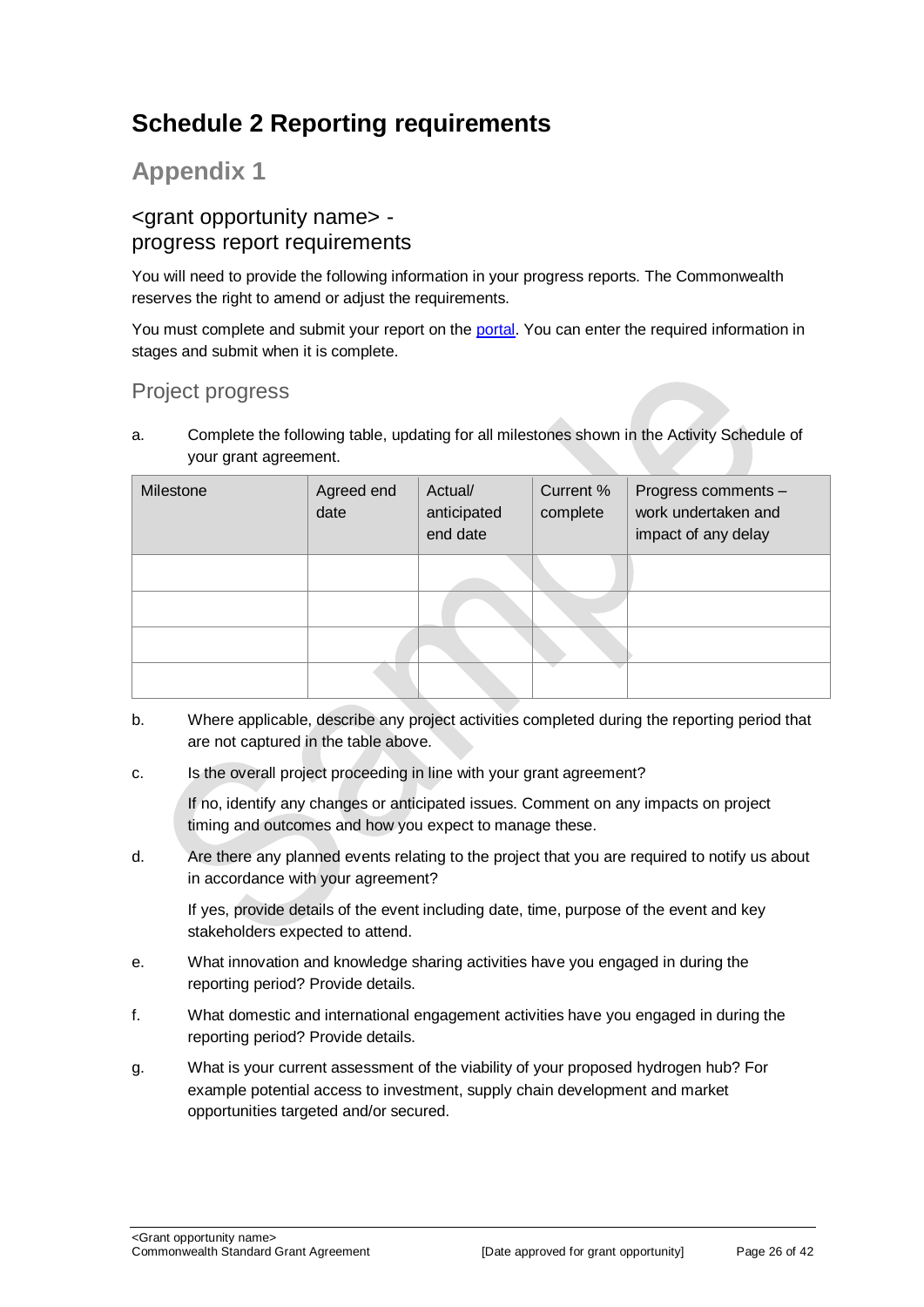## Project outcomes

a. Outline the project outcomes achieved to date.

## Project expenditure

Provide the following information about your eligible project expenditure. Eligible expenditure is divided into the same categories as the budget in your application.

If you are registered for GST, enter the GST exclusive amount. If you are not registered for GST, enter the GST inclusive amount. We may ask you to provide evidence of costs incurred.

Refer to the grant opportunity guidelines or contact us if you have any questions about eligible expenditure.

- a. What is the eligible expenditure you have incurred in this reporting period?
- b. What is the estimated eligible expenditure for the next reporting period?
- c. What is the estimated eligible expenditure for remaining reporting periods in current financial year (if applicable)?
- d. What is the estimated total eligible expenditure for future financial years?
- e. What is the estimated total eligible expenditure for the project?
- f. Briefly explain the reason for any changes between the forecast and actual expenditure for the current reporting period, and any significant changes to the forecast budget for the remainder of the project.
- g. Is the project expenditure broadly in line with the activity budget in the grant agreement? If no, explain the reasons.

#### Project funding

a. Provide details of all contributions to your project other than the grant. This includes your own contributions as well as any contributions from government (except this grant), project partners or others.

#### **Attachments**

- a. Attach any agreed evidence required with this report to demonstrate project progress.
- b. Attach copies of any published reports and promotional material, relating to the project.

#### **Certification**

You must ensure an authorised person completes the report and can certify the following:

- The information in this report is accurate, complete and not misleading and that I understand the giving of false or misleading information is a serious offence under the *Criminal Code 1995* (Cth).
- The activities undertaken and the expenditure incurred is in accordance with the grant agreement.
- I am aware of the grantee's obligations under their grant agreement.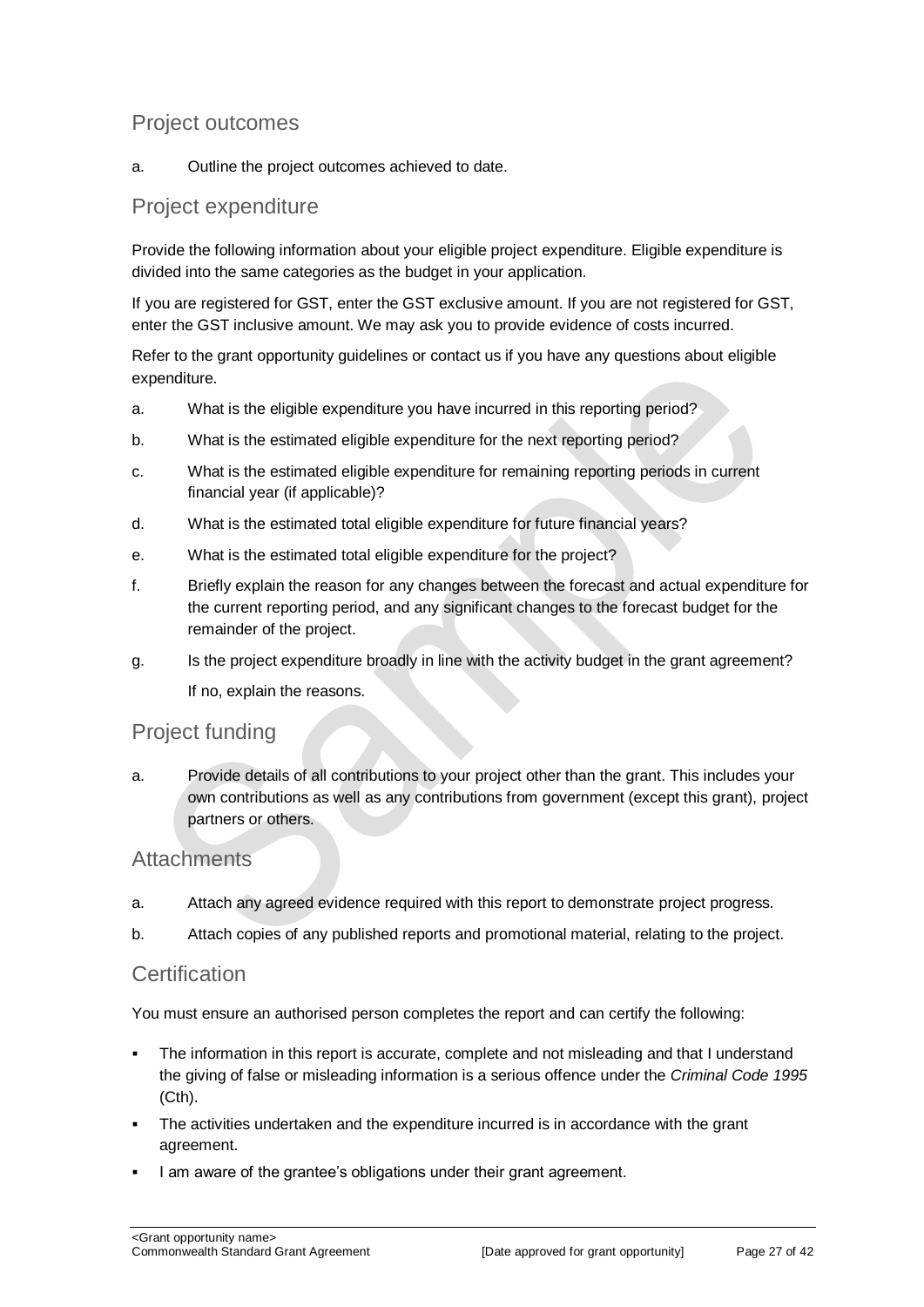I am aware that the grant agreement empowers the Commonwealth to terminate the grant agreement and to request repayment of funds paid to the grantee where the grantee is in breach of the grant agreement.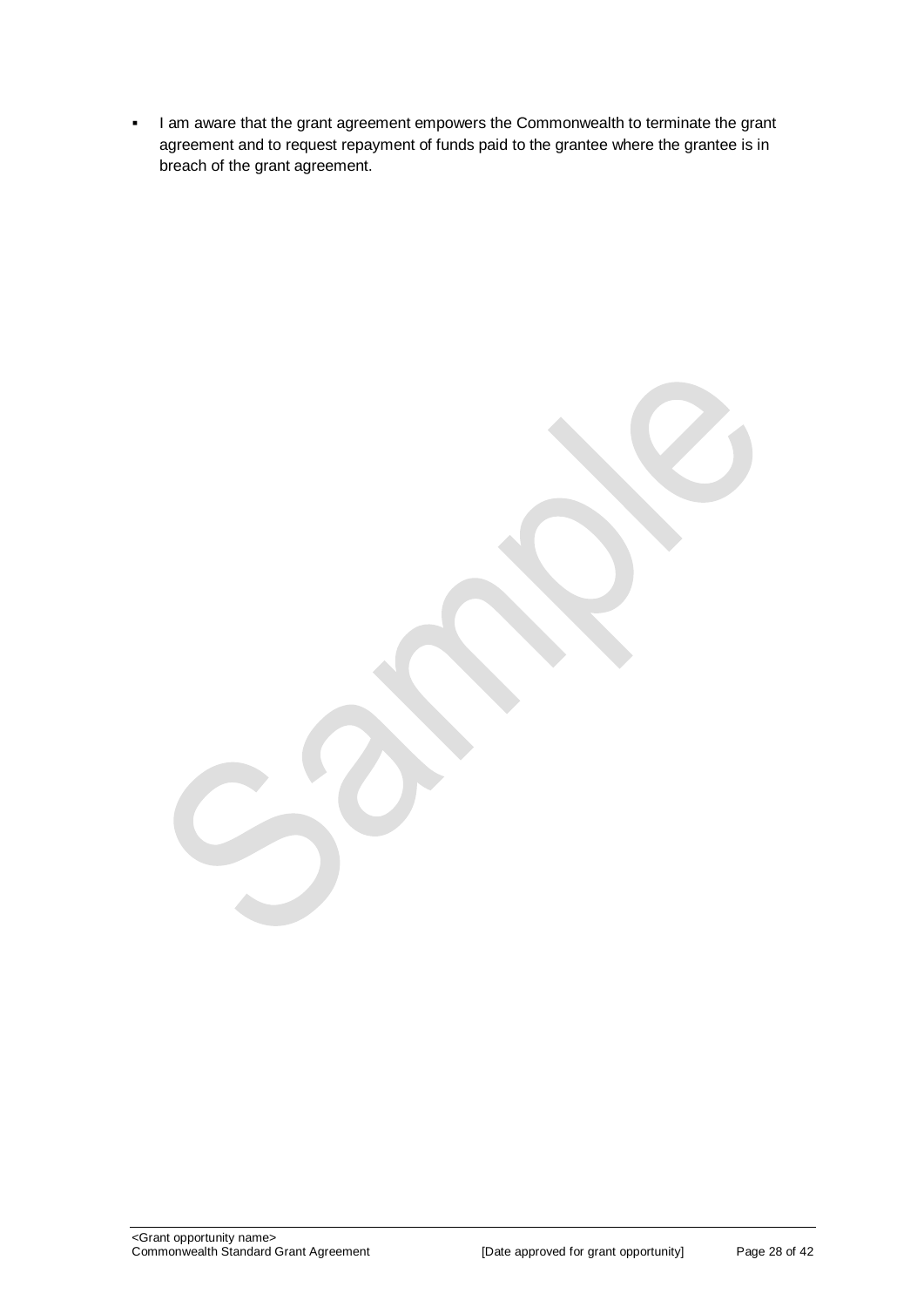## **Appendix 2**

## <grant opportunity name> end of project report requirements

You will need to provide the following information in your end of project report. The Commonwealth reserves the right to amend or adjust the requirements.

You must complete and submit your report on the [portal.](https://portal.business.gov.au/) You can enter the required information in stages and submit when it is complete.

### Project achievements

a. Complete the following table, updating for all milestones shown in the Activity Schedule of your grant agreement.  $\mathcal{L}_{\mathcal{M}}$ 

| Milestone | Agreed end<br>date | Actual/<br>anticipated<br>end date | Current %<br>complete | Progress comments -<br>work undertaken and<br>impact of any delay |
|-----------|--------------------|------------------------------------|-----------------------|-------------------------------------------------------------------|
|           |                    |                                    |                       |                                                                   |
|           |                    |                                    |                       |                                                                   |
|           |                    |                                    |                       |                                                                   |
|           |                    |                                    |                       |                                                                   |

- b. Where applicable, describe any project activities completed during the reporting period that are not captured in the table above.
- c. To what extent has your project enabled you to progress your proposed hydrogen hub to implementation?
- d. What innovation and knowledge sharing activities did you undertake in this project? Provide details and results of these activities.
- e. What domestic and international engagement activities have you engaged in during this project? Provide details and results of these activities.
- f. What is your assessment of the viability of your proposed hydrogen hub? Provide details and supporting evidence.
- g. What are the challenges faced in the next stages of project development? Provide details.
- h. Explain how your proposed Hydrogen Hub will contribute towards the Technology Investment Roadmap goal of producing hydrogen for under \$2 per kilogram by 2030? Provide details.
- i. How would your proposed Hydrogen Hub increase Australian business engagement in the development of the Australian clean hydrogen energy supply chain? Provide details.
- j. How would the proposed Hydrogen Hub increase the capabilities of a regional workforce? Provide details
- k. How many ongoing jobs are forecast to be created directly as a result of your proposed Hydrogen Hub? Provide details including numbers and description.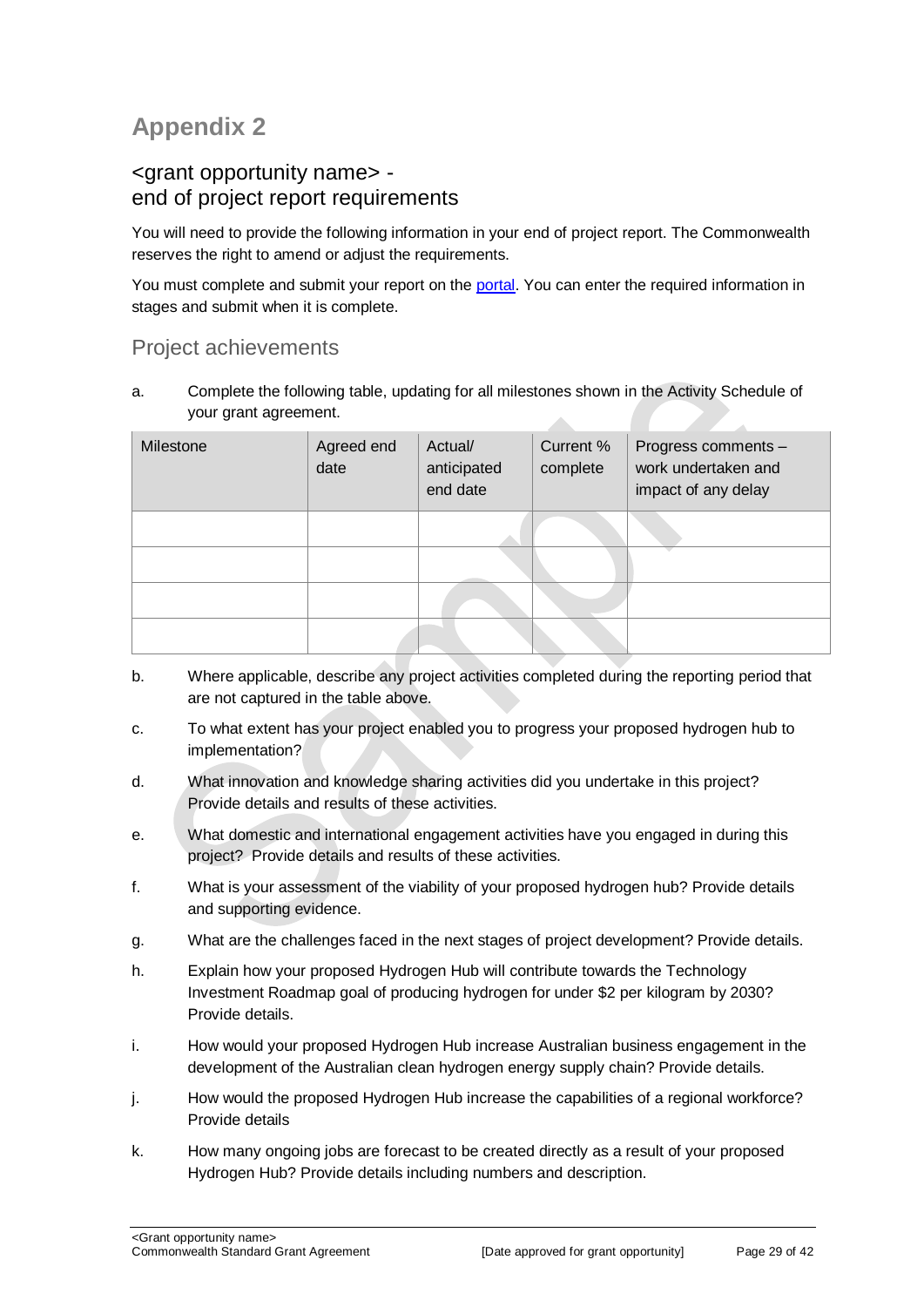- l. How many non-ongoing jobs are forecast to be created directly as a result of your proposed Hydrogen Hub? Provide details.
- m. Are indirect jobs forecast to be created up-stream and down-stream of your proposed Hydrogen Hub? Provide forecast details including numbers, locations (regional, metro, international), sectors and skill types.

#### Project outcomes

- a. Outline the project outcomes achieved by the project end date.
- b. Do the achieved project outcomes align with those specified in the grant agreement? If no, explain why.
- c. Are there any planned events relating to the project that you are required to notify us about in accordance with your agreement?

If yes, provide details of the event including date, time, purpose of the event and key stakeholders expected to attend.

#### Project benefits

- a. What benefits has the project achieved?
- b. What ongoing impact will the project have?
- c. Did the project result in any unexpected benefits?

If yes, explain why.

d. Did the project result in any unexpected negative impacts?

If yes, explain why.

e. Is there any other information you wish to provide about your project?

If yes, provide details.

#### Total eligible project expenditure

a. Indicate the total eligible project expenditure incurred. Eligible expenditure is divided into the same categories as the budget in your application.

If you are registered for GST, enter the GST exclusive amount. If you are not registered for GST, enter the GST inclusive amount. We may ask you to provide evidence of costs incurred.

Refer to the grant opportunity guidelines or contact us if you have any questions about eligible expenditure.

- b. Provide any comments you may have to clarify any figures.
- c. Was the expenditure incurred in accordance with the activity budget in the grant agreement?

If no, explain the reason for a project underspend or overspend, or any other significant changes to the budget.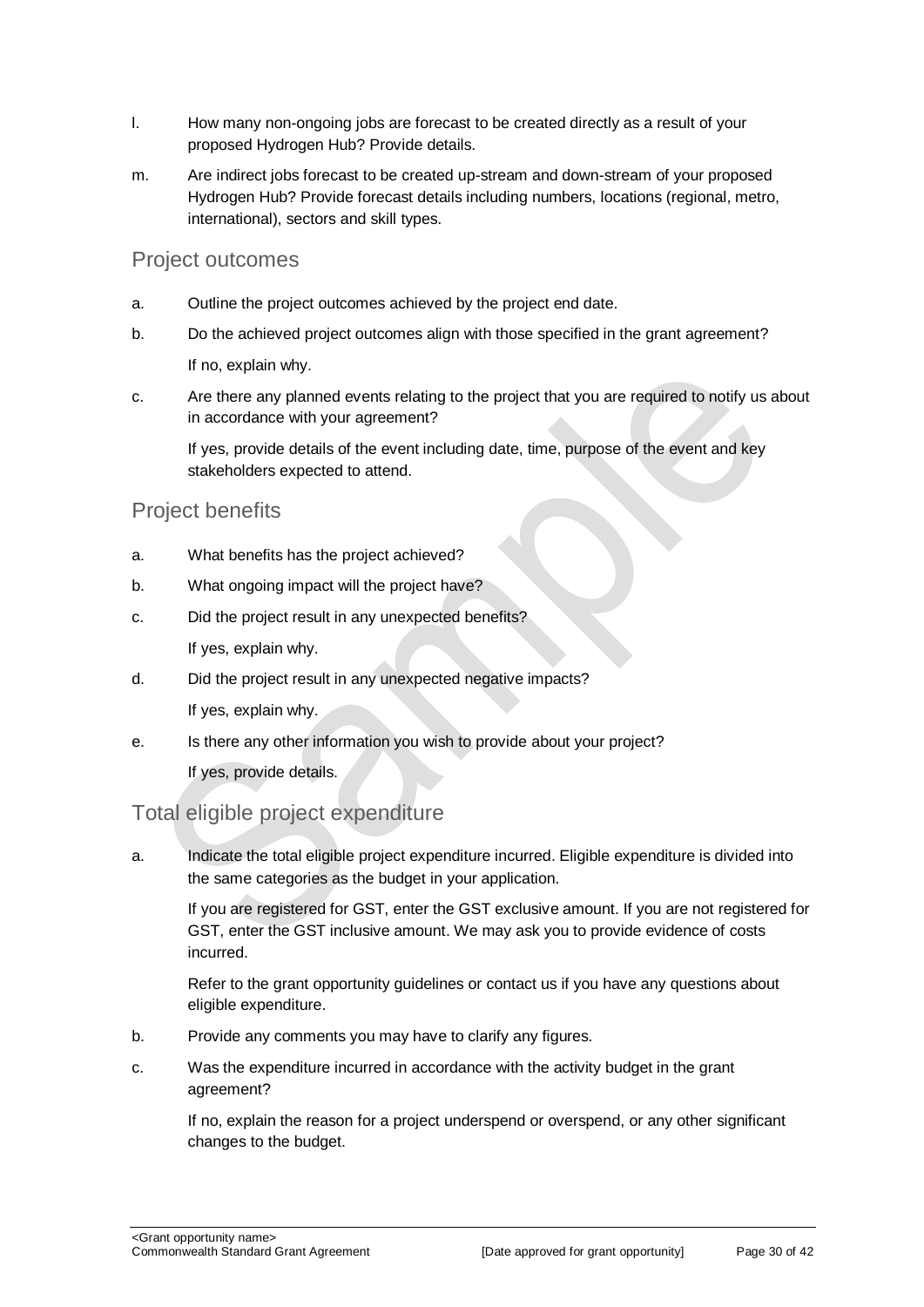a. Provide details of all contributions to your project other than the grant. This includes your own contributions as well as any contributions from government (except this grant), project partners or others.

## Updated business indicators

a. Provide the following financial data for your organisation for your latest complete financial year

These fields are mandatory and entering \$0 is acceptable if applicable.

- **Financial year completed**
- **Sales revenue (turnover)**
- **Export revenue**
- R&D expenditure
- Taxable income
- Number of employees including working proprietors and salaried directors (headcount)
- Number of independent contractors (headcount)

#### **Attachments**

- a. Attach any agreed evidence required with this report to demonstrate progress or successful completion of your project.
- b. Attach copies of any published reports and promotional material, relating to the project.

#### **Declaration**

You must ensure an authorised person completes the report and can declare the following:

- The information in this report is accurate, complete and not misleading and that I understand the giving of false or misleading information is a serious offence under the *Criminal Code 1995* (Cth).
- The grant was spent is in accordance with the grant agreement.
- I am aware of the grantee's obligations under their grant agreement, including survival clauses.
- I am aware that the grant agreement empowers the Commonwealth to terminate the grant agreement and to request repayment of funds paid to the grantee where the grantee is in breach of the grant agreement.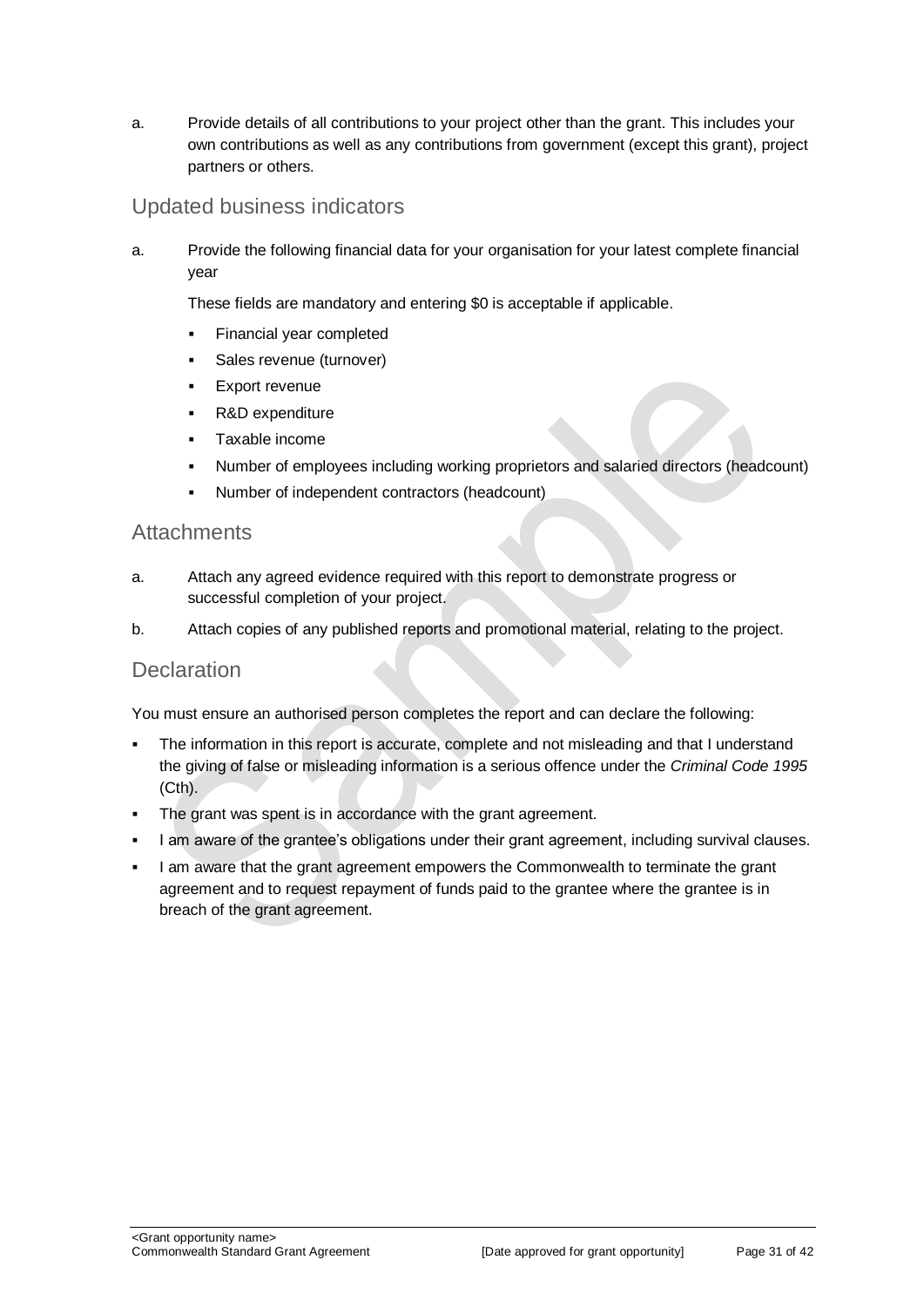## **Appendix 3**

## **Appendix 3**

## Independent audit report

## **Background**

These templates assist Grantees (and their auditors) to understand the audit requirements under a Commonwealth grant agreement administered by the Department of Industry, Science, Energy and Resources. For further information contact us on 13 28 46 or at business.gov.au.

When an independent audit report is required under our grant agreements the Grantee must provide us with:

- a statement of grant income and expenditure against the expenditure categories under the grant agreement (attachment A)
- an independent audit report on the statement of grant income and expenditure (attachment B)
- certification of certain matters by the auditor (attachment C).

You can find additional information on the grant opportunity relevant to your grant at [business.gov.au](https://www.business.gov.au/) or by calling us on 13 28 46.

## Eligible expenditure

Advice on eligible expenditure for projects under the grant opportunity can be found in grant opportunity guidelines. These guidelines are revised from time to time and therefore more than one version of the document may exist. The relevant guidelines are those that were effective at the time the Grantee's application was accepted.

It is essential that Grantees and their auditors understand the eligible expenditure requirements because these determine whether, and the extent to which, certain costs are reportable and claimable.

The amount of grant funding we approve is based on the Grantee's estimated eligible expenditure, as provided in their application. However, the grant funding any Grantee is ultimately entitled to receive is determined against actual eligible expenditure incurred and paid for on the project. The grant amount specified in the grant agreement is the **maximum** amount the Grantee may be paid.

The expenditure reported in the 'statement of grant income and expenditure' at attachment A must represent actual 'eligible expenditure' paid on the project during that period.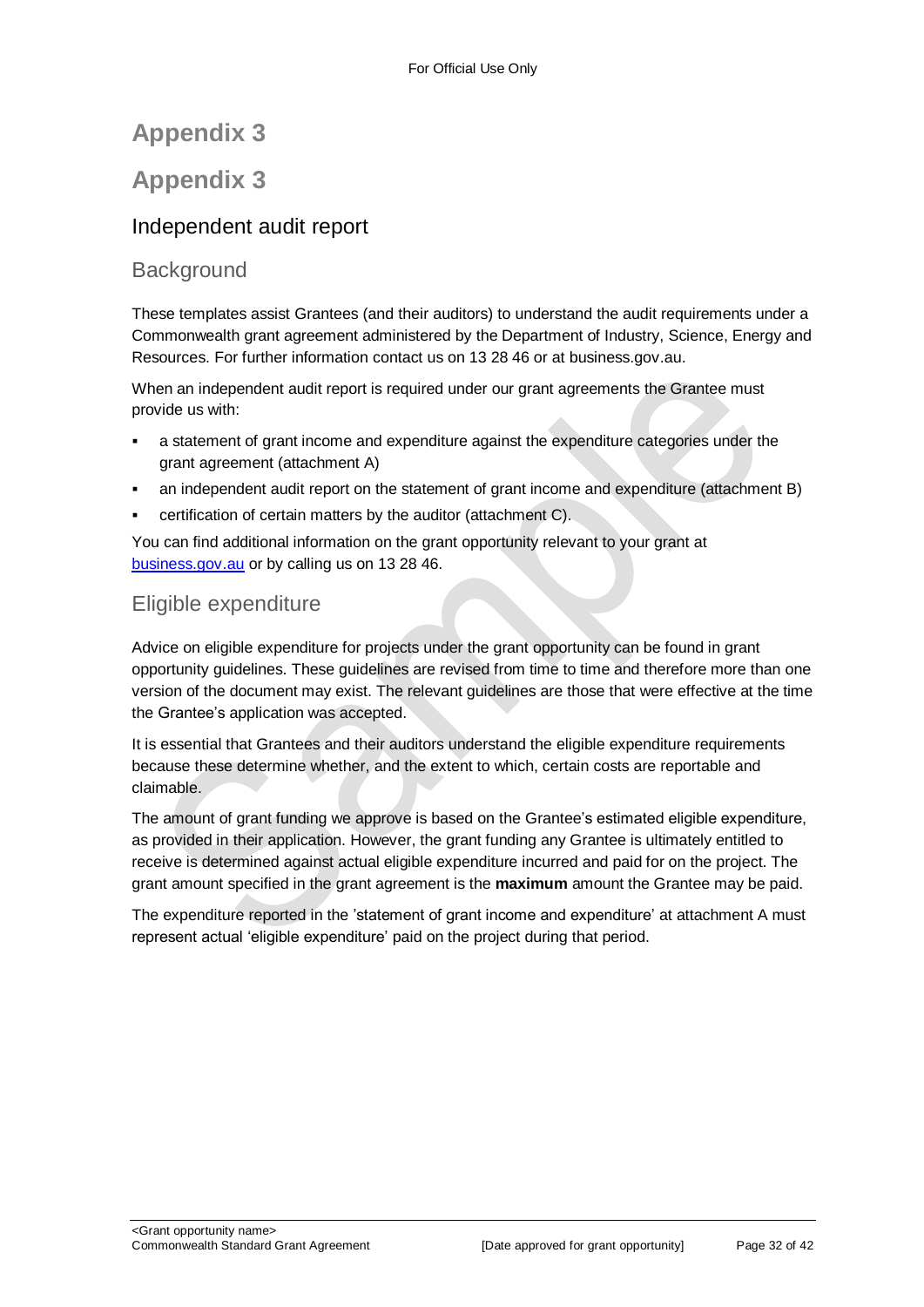| Grant opportunity<br>name      | [grant opportunity name]                                  |
|--------------------------------|-----------------------------------------------------------|
| Project number                 | [project number]                                          |
| Grantee                        | [organisation]                                            |
| Project title                  | [project title]                                           |
| Reporting period start<br>date | [project start date or other reporting period start date] |
| Reporting period end<br>date   | [project end date or other reporting period end date]     |

## Attachment A – Statement of grant income and expenditure

This statement of grant income and expenditure must be prepared by the Grantee and contain the following:

- Statement of funds, Grantee contributions and other financial assistance\*
- Statement of eligible expenditure\*
- Notes to the statement of eligible expenditure, explaining the basis of compilation
- Certification by directors of the Grantee
- \*We will compare this information to that detailed in the grant agreement.
- 1. Statement of funds, Grantee contributions and other financial assistance

Complete the following table for all cash [and in-kind] contributions for your project for the period in question, including

- the grant
- other government funding
- your own contributions
- partner or other third party contributions
- any additional private sector funding.

Insert rows as required.

| Contributor         | Cash amount (GST<br>excl) | [Estimated in-kind<br>amount (GST excl)] | Total (GST excl) |
|---------------------|---------------------------|------------------------------------------|------------------|
| Grant               | \$[enter amount]          | \$[enter amount]                         | \$[enter amount] |
| Grantee             | \$[enter amount]          | \$[enter amount]                         | \$[enter amount] |
| [enter contributor] | \$[enter amount]          | \$[enter amount]                         | \$[enter amount] |
| [enter contributor] | \$[enter amount]          | \$[enter amount]                         | \$[enter amount] |
| Total               | \$[enter amount]          | \$[enter amount]                         | \$[enter amount] |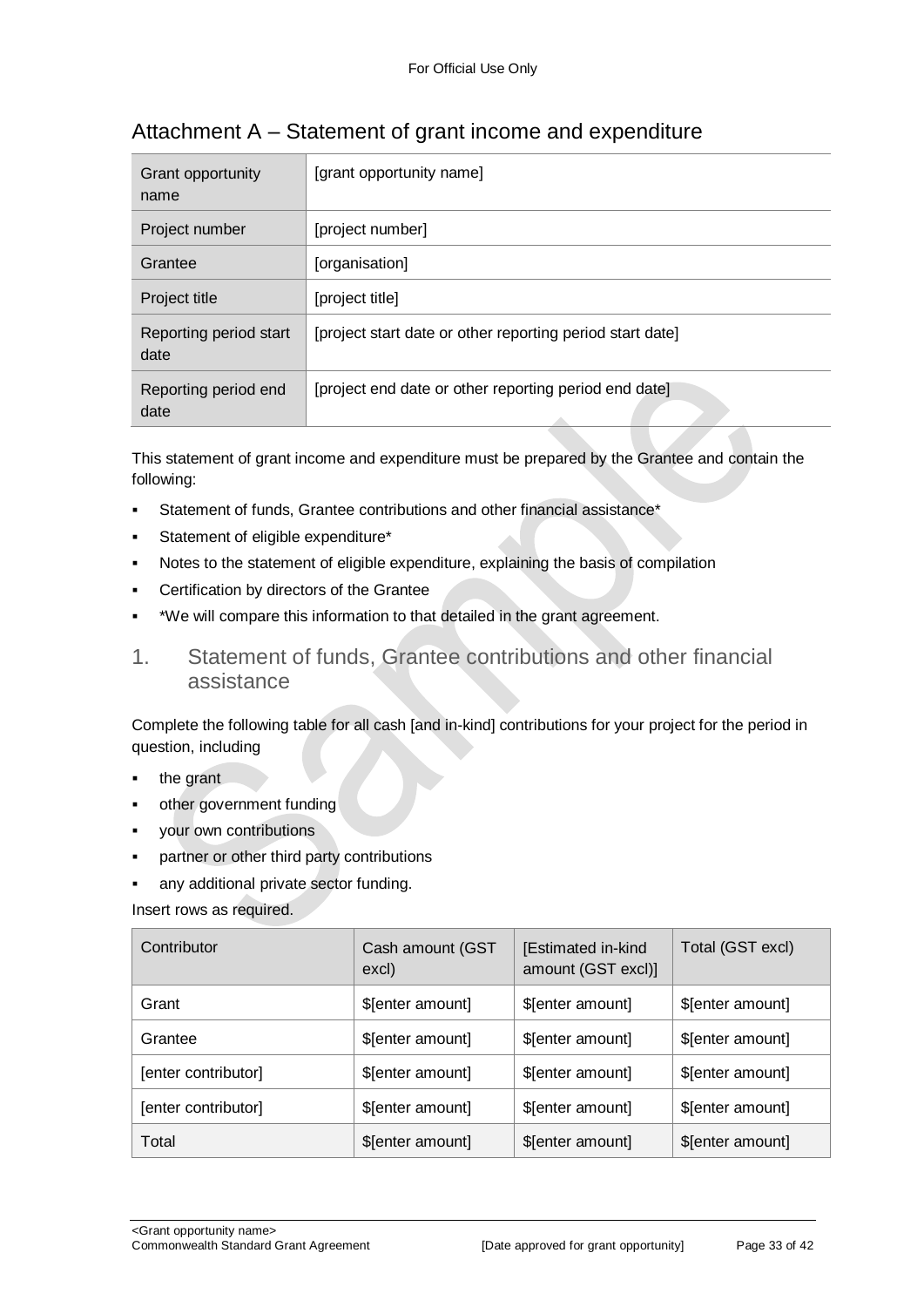## 2. Statement of eligible expenditure

You must provide detail of the eligible expenditure that has been incurred and paid for during the reporting period in the 'Statement of eligible expenditure' spreadsheet.

Comment on any variance between the expenditure items and amounts detailed in the grant agreement and the actual items and amounts detailed in the attached statement of eligible expenditure.

[enter details]

## 3. Note to the statement of eligible expenditure

#### **3.1 Eligible expenditure**

The eligible expenditure as reported in the statement of eligible expenditure is in accordance with the grant opportunity guidelines.

#### **3.2 Basis of compilation**

This statement of eligible expenditure has been prepared to meet the requirements of the grant agreement between [enter Grantee name] and the Commonwealth represented by the Department of Industry, Science, Energy and Resources. Significant accounting policies applied in the compilation of the statement of grant income and expenditure include the following:

[enter details]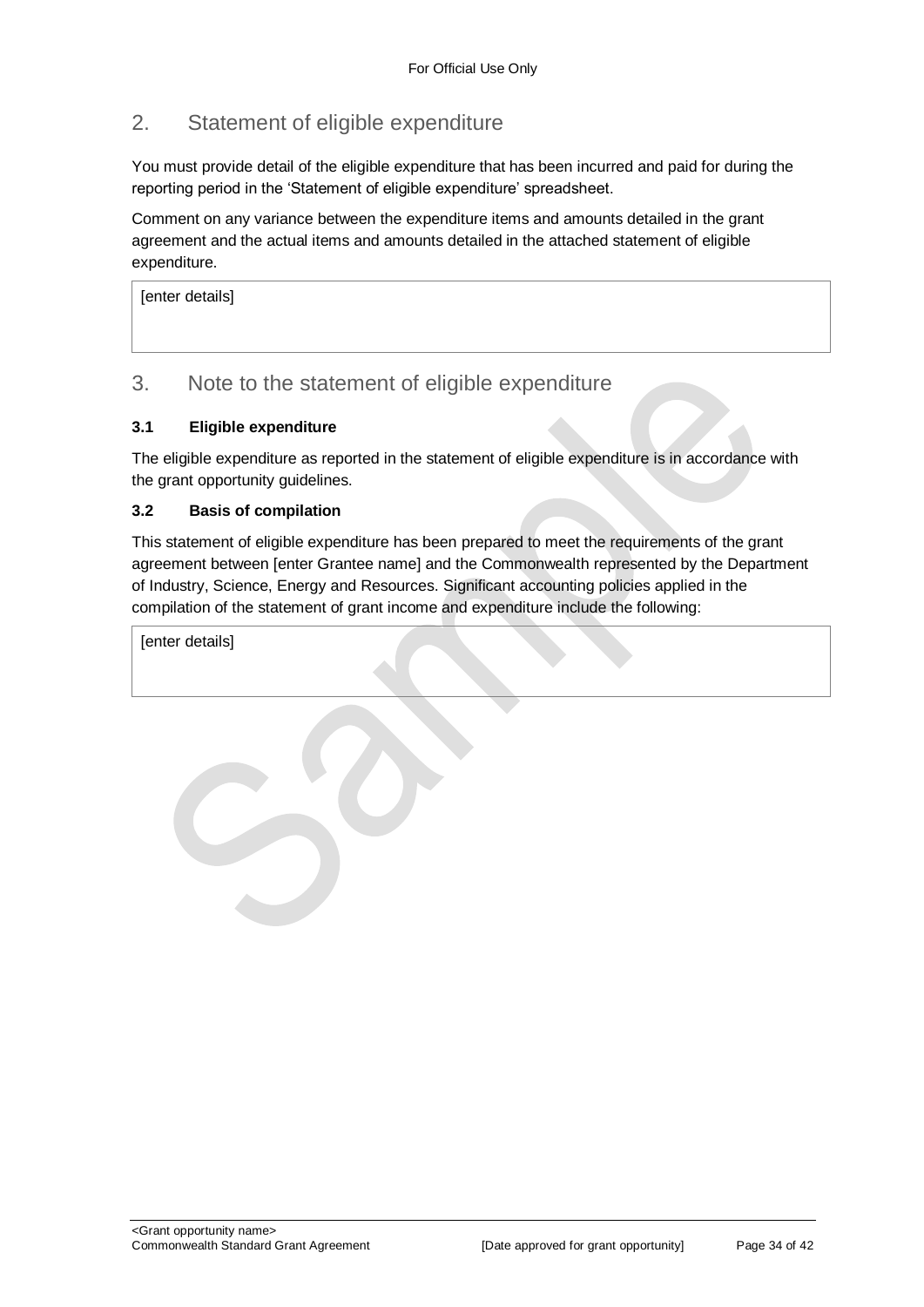## 4. Certification by directors [if not director, replace with appropriate equivalent]

#### [Grantee name]

[Project number]

For the period [dd/ mm/yyyy] to [dd/ mm/yyyy]

We confirm that, to the best of our knowledge and believe, having made such enquiries as we considered necessary for the purpose of appropriately informing ourselves:

#### **Statement of grant income and expenditure**

- a. We have fulfilled our responsibilities for the preparation of the statement of grant income and expenditure in accordance with the cash basis of accounting and the terms of the grant agreement with the Commonwealth, represented by the Department of Industry, Science, Energy and Resources dated [enter date]; in particular, the statement of grant income and expenditure presents fairly in accordance therewith.
- b. All events subsequent to the date of the statement of grant income and expenditure which require adjustment or disclosure so as to present fairly the statement of grant income and expenditure, have been adjusted or disclosed.
- c. [Where applicable] The effects of uncorrected misstatements are immaterial, both individually and in the aggregate, to the statement of grant income and expenditure as a whole. A list of the uncorrected misstatements is attached to this representation letter.
- d. That all Grantee contributions and other financial assistance were spent for the purpose of the project and in accordance with the grant agreement and that the Grantee has complied with the grant agreement and relevant accounting policies.
- e. That salaries and allowances paid to persons involved in the project are in accordance with any applicable award or agreement in force under any relevant law on industrial or workplace relations.

| Name            | [enter name] |
|-----------------|--------------|
| <b>Director</b> |              |
| Date            | [dd/mm/yyyy] |
|                 |              |
|                 |              |
|                 |              |
| Name            | [enter name] |
| <b>Director</b> |              |
| Date            | [dd/mm/yyyy] |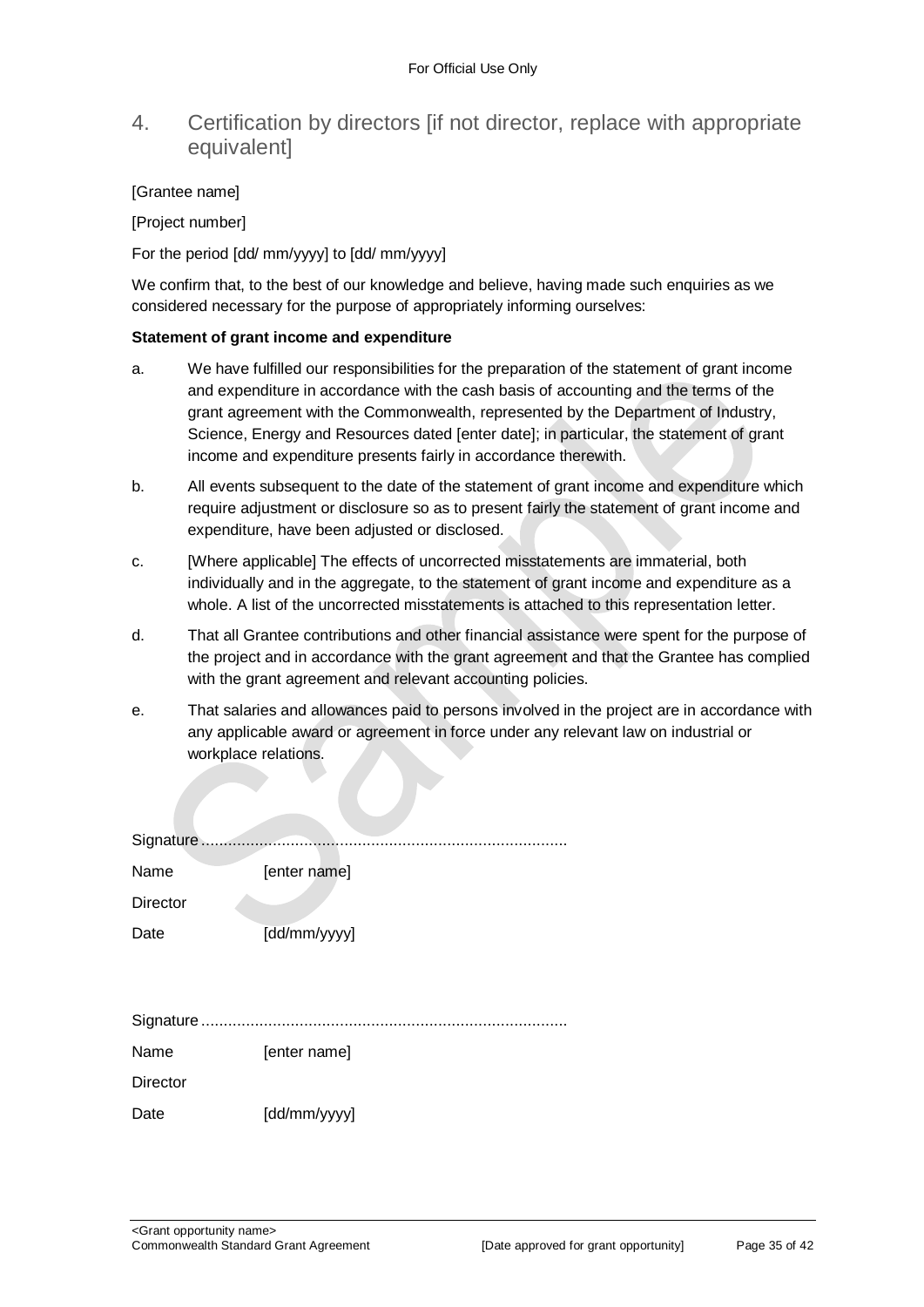## 5. For Auditor use only

I certify that this statement of grant income and expenditure is the one used to prepare my independent audit report dated [enter date] for the Department of Industry, Science, Energy and Resources.

Signature ..................................................................................

| Name               | [enter name]          |
|--------------------|-----------------------|
| Position           | [enter position]      |
| Auditor's employer | [enter employer name] |
| Date               | [dd/mm/yyyy]          |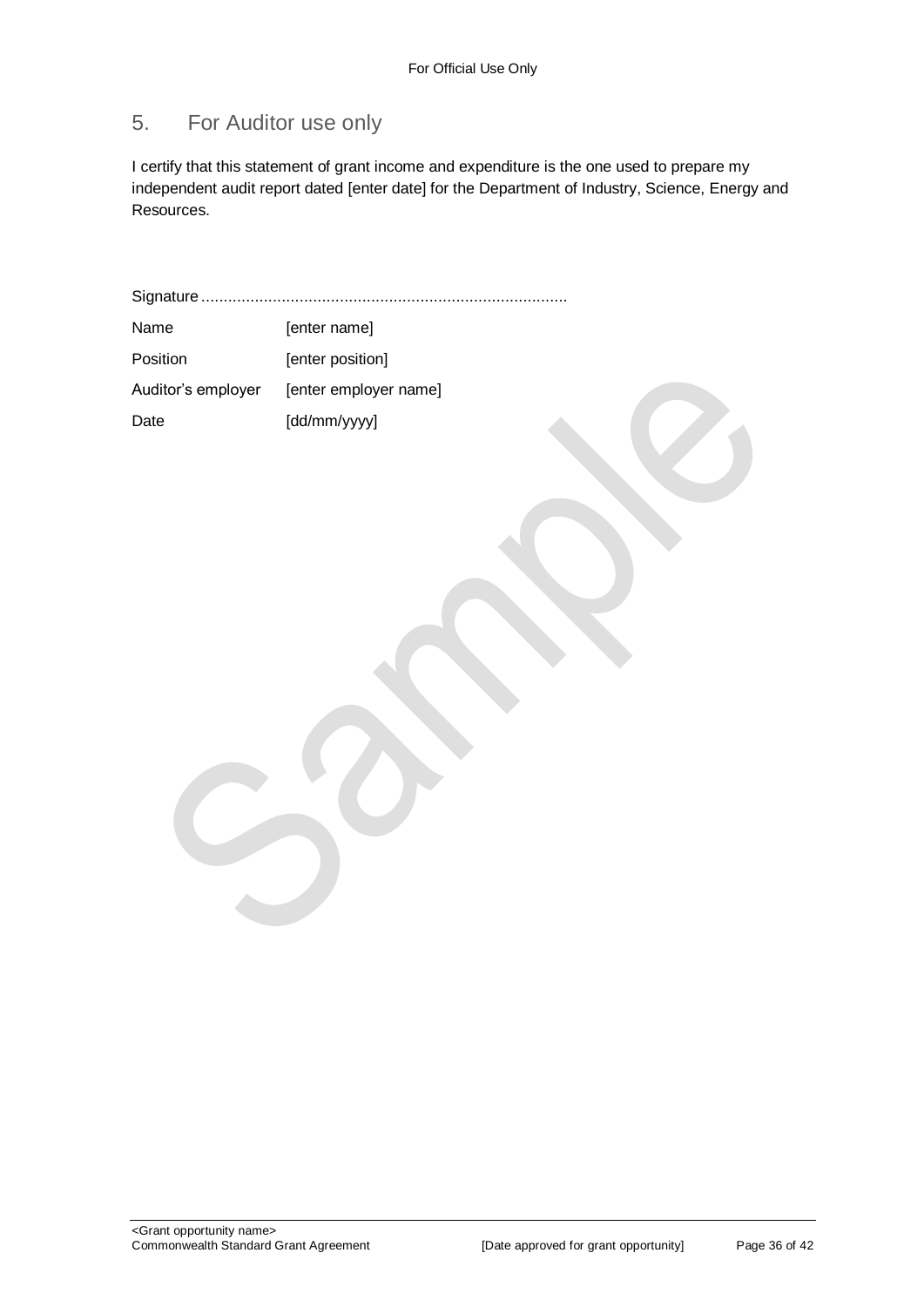## Attachment B - Independent audit report

#### **Background for auditors**

The purpose of the independent audit report is to provide us with an auditor's opinion on the Grantee's statement of grant income and expenditure. The statement of grant income and expenditure is prepared by the Grantee to correspond with the expenditure reported to the department by the Grantee for the same period, in the process of claiming grant payments.

The independent audit report must be prepared by a person who is an approved auditor.

An approved auditor is a person who is:

- a. registered as a company auditor under the *Corporations Act 2001* or an appropriately qualified member of Chartered Accountants Australia and New Zealand, or of CPA Australia or the Institute of Public Accountants; and
- b. not a principal, member, shareholder, officer, agent, subcontractor or employee of the Grantee or of a related body corporate or a Connected Entity.

The audit should be undertaken and reported in accordance with Australian Auditing Standards.

The independent audit report must follow the required format and include any qualification regarding the matters on which the auditor provides an opinion. We may follow up any qualifications with the Grantee or auditor. The independent audit report must be submitted on the auditor's letterhead.

Auditors must comply with the professional requirements of Chartered Accountants Australia and New Zealand, CPA Australia and the Institute of Public Accountants in the conduct of their audit.

If the auditor forms an opinion that the statement of grant income and expenditure does not give a true and fair view of the eligible expenditure for the period, the independent audit report should be qualified and the error quantified in the qualification section of the independent audit report.

The required independent audit report format follows.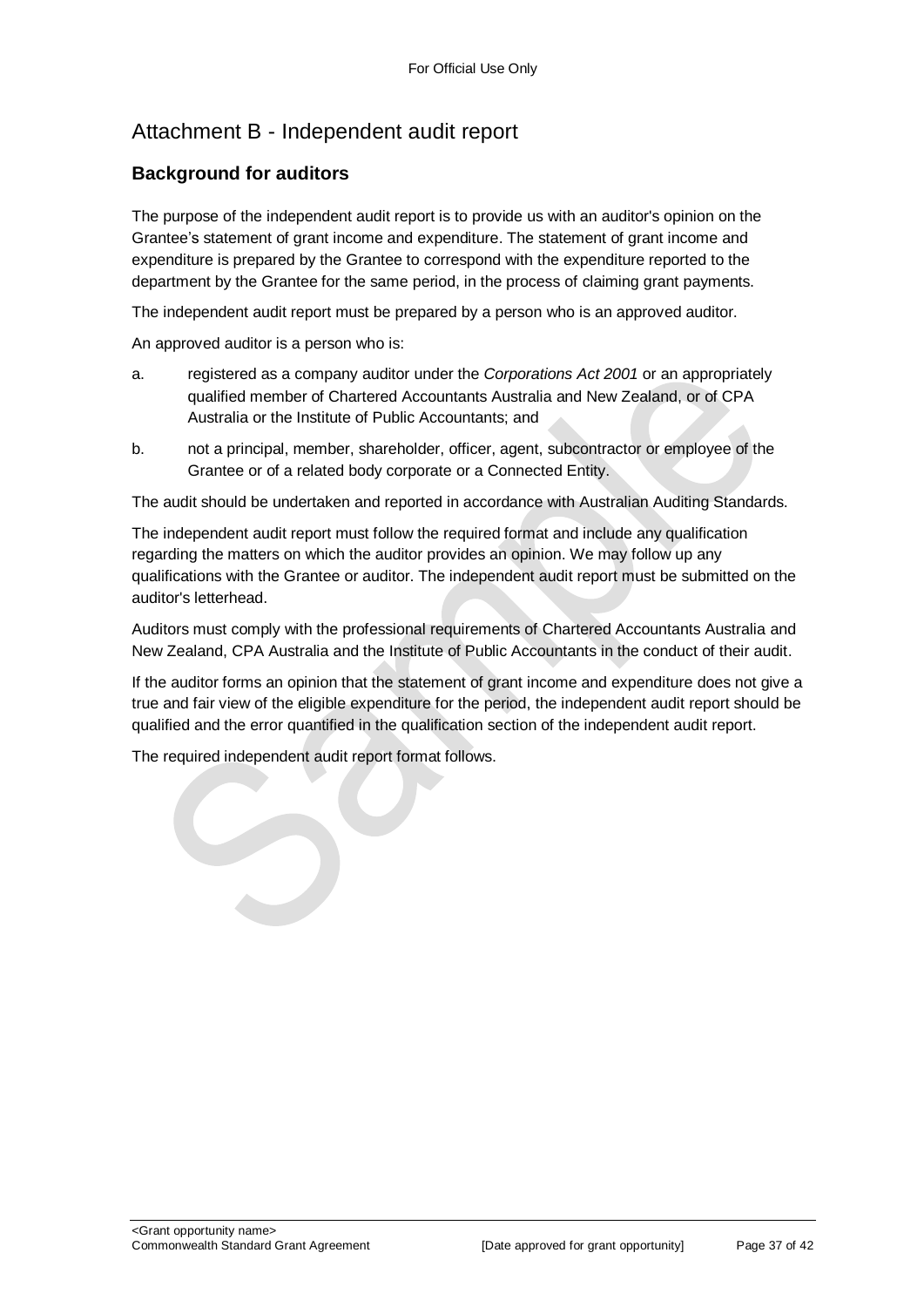#### **Auditor's report**

Independent audit report in relation to [Grantee name]'s statement of grant income and expenditure to the Commonwealth, represented by the Department of Industry, Science, Energy and Resources (the department).

We have audited:

- a. the accompanying statement of grant income and expenditure of [Grantee name] for the period [dd/mm/yyyy] to [dd/mm/yyyy], a summary of significant accounting policies and other explanatory information, and management's attestation statement thereon (together "the financial statement"). The financial statement has been prepared by management using the cash basis of accounting described in note 3.2 to the financial statement; and
- b. [Grantee name]'s compliance with the terms of the grant agreement between [Grantee name] and the Commonwealth dated [date of agreement] for the period [dd/mm/yyyy] to [dd/mm/yyyy] (the grant agreement).

We have:

- a. reviewed [Grantee name]'s statement of labour costs in support of its claim of eligible expenditure[; and
- b. performed limited assurance procedures on [Grantee name]'s statement of employee numbers under the grant agreement].

#### *Management's responsibility*

Management is responsible for:

- a. the preparation and fair presentation of the financial statement in accordance with the basis of accounting described in note 3.2, this includes determining that the cash basis of accounting is an acceptable basis for the preparation of the financial statement in accordance with the grant agreement;
- b. compliance with the terms of the grant agreement;
- c. the preparation of the statement of employee numbers and labour costs in support of eligible expenditure; and
- d. such internal control as management determines is necessary to:
	- i enable the preparation of the financial statement and the statement of [employee numbers and ]labour costs that are free from material misstatement, whether due to fraud or error; and
	- ii enable compliance with the terms of the grant agreement.

#### *Auditor's responsibility*

Our responsibilities are:

- a. To express an opinion, based on our audit, on:
	- i the financial statement; and
	- ii [Grantee name]'s compliance, in all material respects, with the terms of the grant agreement; and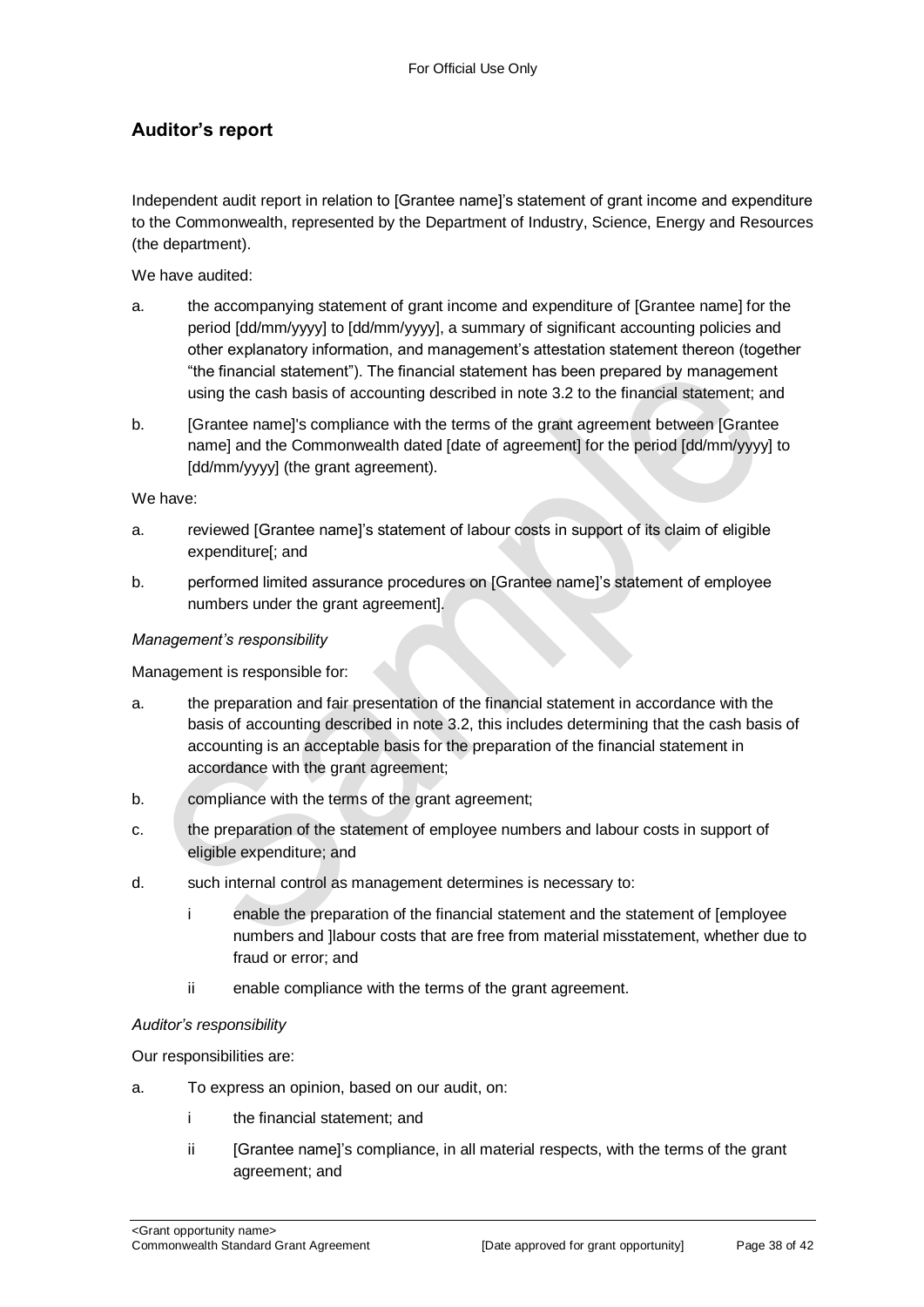b. To conclude based on:

- i our review procedures, on the statement of labour costs; and
- ii our limited assurance procedures on the statement of employee numbers.

We conducted our audit of the financial statement in accordance with Australian Auditing Standards; our audit of compliance with the grant agreement in accordance with ASAE 3100, our review of the statement of labour costs in accordance with ASRE 2405[; and our limited assurance procedures on employee numbers in accordance with ASAE 3000]. The applicable Standards require that we comply with relevant ethical requirements and plan and perform our work to:

- a. obtain reasonable assurance about whether the financial statement is free from material misstatement and that [Grantee name] has complied, in all material respects, with the terms of the grant agreement; and
- b. obtain limited assurance as to whether anything has come to our attention that causes us to believe that the statements of employee numbers and labour costs are materially misstated.

An audit involves performing procedures to obtain audit evidence about the amounts and disclosures in the financial statement and about the Grantee's compliance with the grant agreement. The procedures selected depend on the auditor's judgement, including the assessment of the risks of material misstatement of the financial statement, whether due to fraud or error. In making those risk assessments, the auditor considers internal control relevant to the Grantee's preparation and fair presentation of the financial statement, and to the Grantee's compliance with the grant agreement, in order to design audit procedures that are appropriate in the circumstances, but not for the purpose of expressing an opinion on the effectiveness of the Grantee's internal control. An audit also includes evaluating the appropriateness of accounting policies used by management, as well as evaluating the overall presentation of the financial statement.

A review consists of making enquiries and applying analytical and other review procedures. A review is substantially less in scope than an audit conducted in accordance with Auditing Standards and consequently does not enable us to obtain assurance that we would become aware of all significant matters that might be identified in an audit. Accordingly, we do not express an audit opinion on the statement of labour costs.

A limited assurance engagement undertaken in respect of the statement of employee numbers, in accordance with ASAE 3000 involves [level of detail about procedures to be determined by the auditor]. The procedures performed in a limited assurance engagement vary in nature and timing from, and are less in extent than for, a reasonable assurance engagement; and consequently, the level of assurance obtained in a limited assurance engagement is substantially lower than the assurance that would have been obtained had a reasonable assurance engagement been performed.

We believe that the evidence we have obtained is sufficient and appropriate to provide a basis for our audit opinion, review and limited assurance conclusions.

#### *Opinion*

In our opinion:

a. the financial statement presents fairly, in all material respects, the grant income and expenditure of [Grantee name] for the period [dd/mm/yyyy] to [dd/mm/yyyy] in accordance with the cash basis of accounting described in note 3.2 and the terms of the grant agreement, dated [date of agreement], with the Commonwealth; and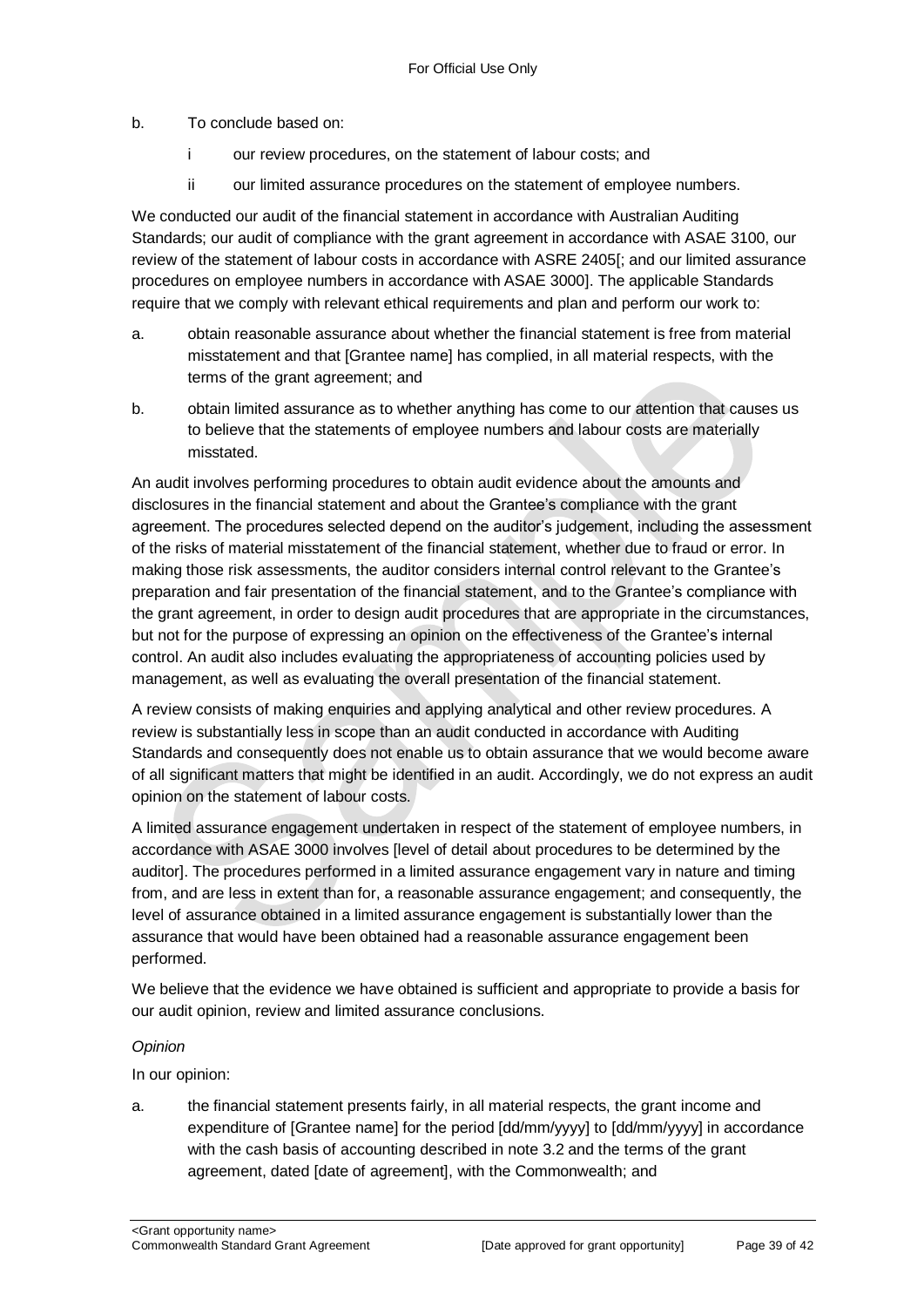b. [Grantee name] has complied, in all material respects, with the requirements of the grant agreement between the organisation and the Commonwealth dated [date of agreement], for the period [dd/mm/yyyy] to [dd/mm/yyyy].

#### *Basis of Accounting and Restriction on Distribution*

Without modifying our opinion, we draw attention to note 3.2 to the financial statement, which describes the basis of accounting. The financial statement is prepared to provide information to the department in accordance with the grant agreement, dated [date of agreement]. As a result, the financial statement may not be suitable for another purpose.

#### *Use of Report*

This report has been prepared for [Grantee name] and the department in accordance with the requirements of the grant agreement between [Grantee name] and the Commonwealth, dated [date of agreement]. We disclaim any assumption of responsibility for any reliance on this report to any persons or users other than [Grantee name] and the department, or for any purpose other than that for which it was prepared.

#### *Conclusions*

Based on:

- a. Our review, which is not an audit, nothing has come to our attention that causes us to believe that the statement of labour costs in the period [dd/mm/yyyy] to [dd/mm/yyyy] is not, in all material respects, fairly presented in accordance with the grant agreement dated [date of agreement] with the Commonwealth[; and
- b. The procedures we have performed and the evidence we have obtained, nothing has come to our attention that causes us to believe that the statement of employee numbers as at [dd/mm/yyyy] is not prepared, in all material respects, in accordance with the grant agreement dated [date of agreement] with the Commonwealth].

| Auditor's signature |                       |
|---------------------|-----------------------|
| Name                | [enter name]          |
| Auditor's employer  | [enter employer name] |
| Employer's address  | [enter address]       |
| Qualifications      | [enter qualification] |
| Position            | [enter position]      |
| Date                | [dd/mm/yyyy]          |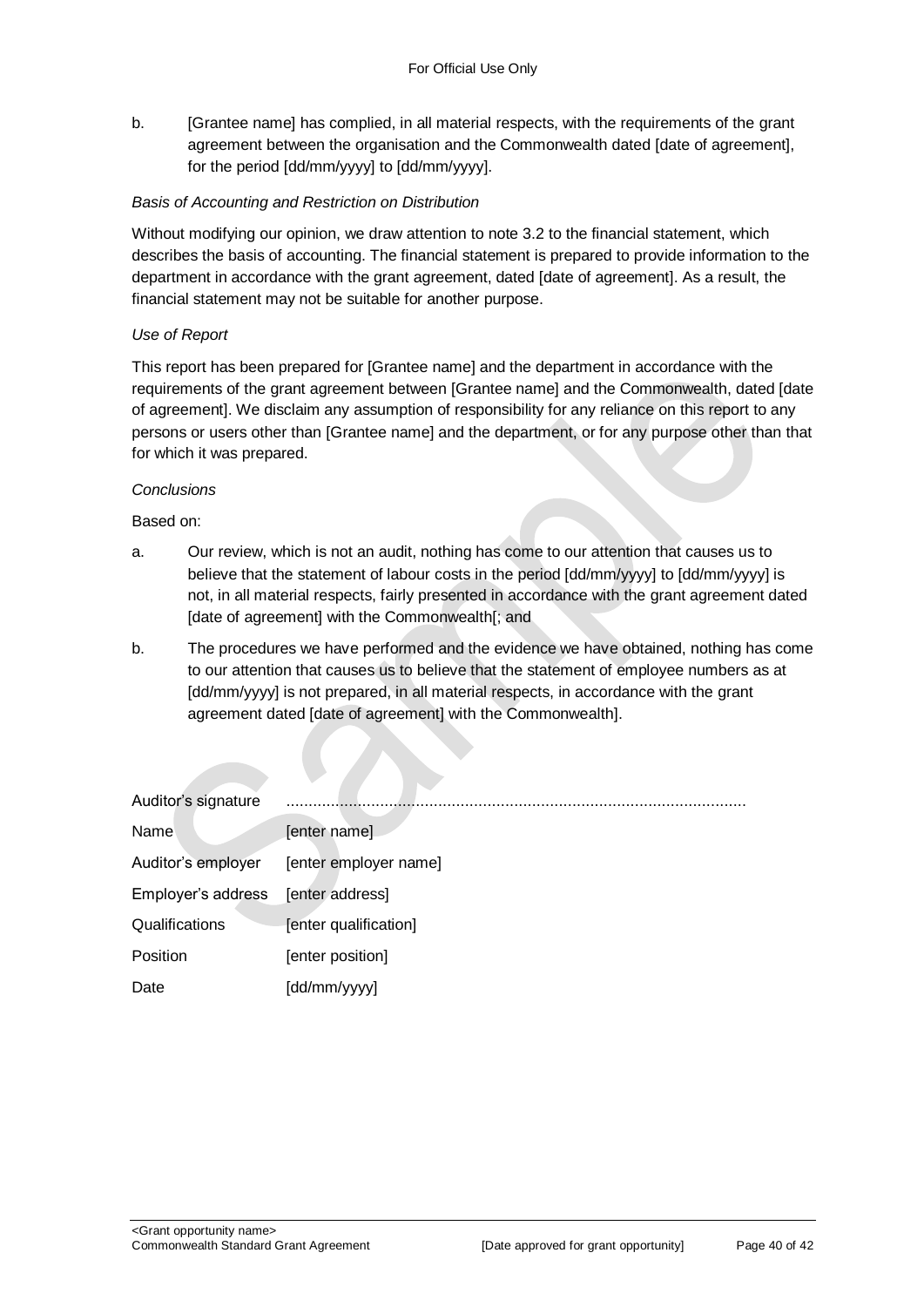## Attachment C - Certification of certain matters by the auditor

The department also requires a certification of certain matters by the auditor in addition to the independent audit report. This should be submitted with the statement of grant income and expenditure and independent audit report.

The auditor who signs this certification must also initial and date a copy of the Grantee's statement of eligible expenditure. The department will not accept an independent audit report that lacks this attachment.

The required format of certification is on the following page.